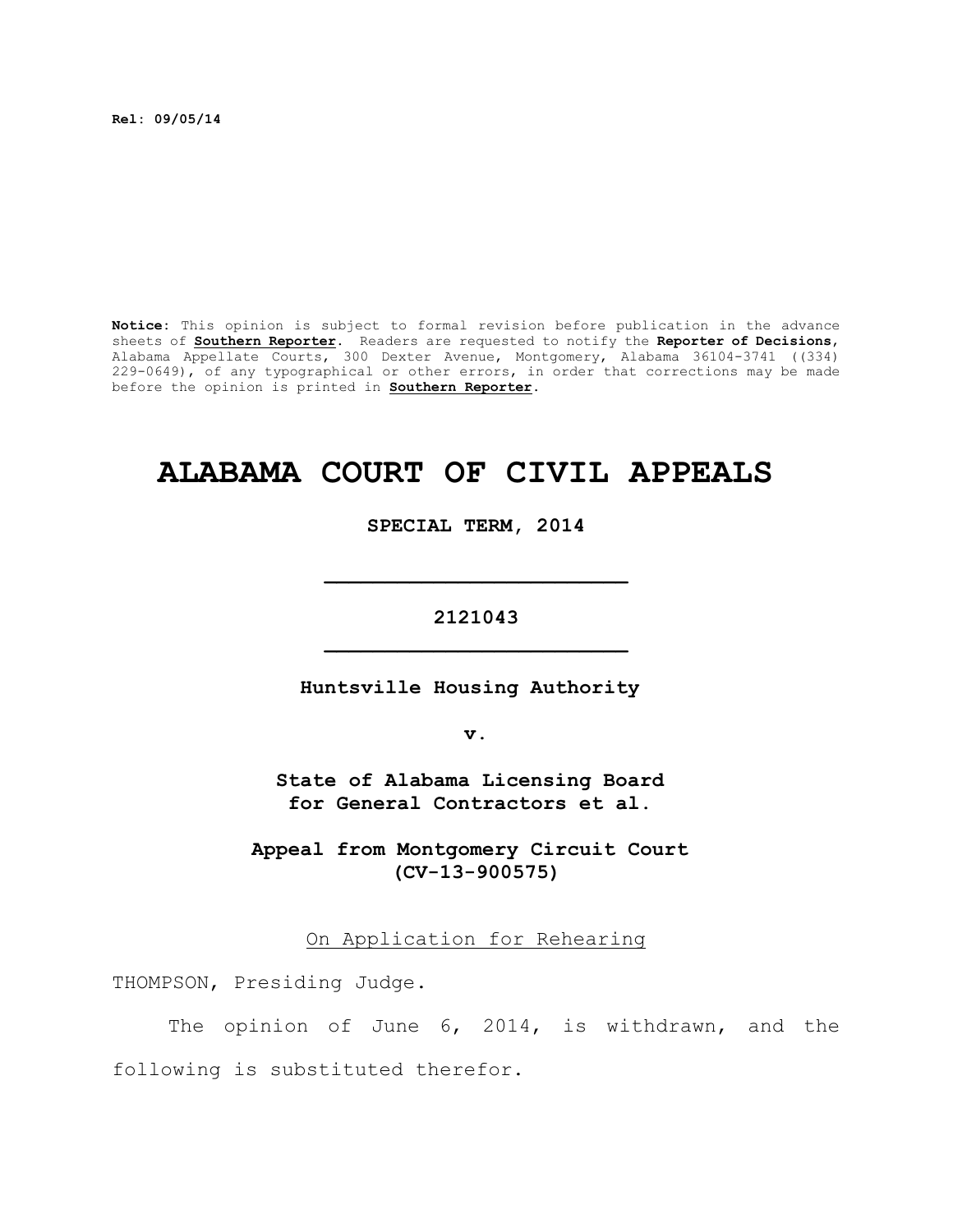This appeal arises from the denial of an application by the Huntsville Housing Authority ("HHA") to the State of Alabama Licensing Board for General Contractors ("the Board") for a general contractor's license.

On April 3, 2013, HHA filed in the Montgomery Circuit Court ("the circuit court") a one-count complaint against the Board seeking to appeal the Board's decision to deny its licensure application, citing § 34-8-27, Ala. Code 1975. Section 34-8-27, which is part of the chapter of the Code addressing licensure of general contractors,§ 34-8-1 et seq., Ala. Code 1975, provides:

"Any party aggrieved by any decision of the ... Board, either in denying an application for license as a general contractor or in revoking a license, may appeal to the Circuit Court of Montgomery County by filing a bond with the clerk of the court, conditioned to pay all costs of the appeal. Upon notice of the appeal being served upon the ... Board, an issue shall be made up by the court between the appellant and the ... Board, in which the appellant shall allege in what respect the action of the ... Board was erroneous and prejudicial to him or her; whereupon the court shall hear the evidence and, without regard to the decision of the ... Board, shall render such decision as the court is of the opinion the ... Board should have rendered in the first instance."

On the same day that HHA filed its complaint, HHA also filed a cost bond with the circuit court.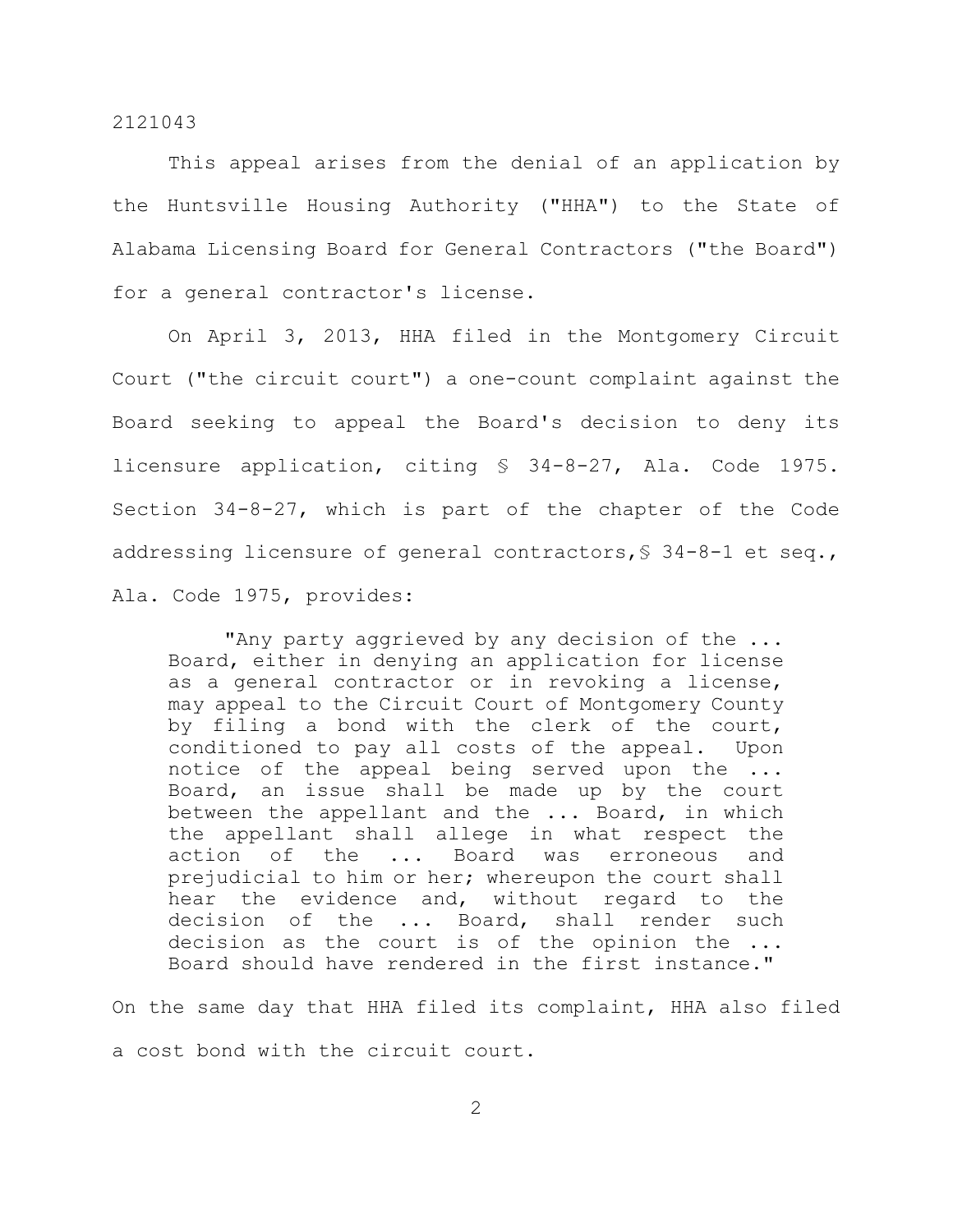In its complaint, HHA alleged and asserted, in part:

"5. On or about July 11, 2012, HHA submitted a written application (the 'application') to the Board for a general contractor's license.

"6. On or about July 16, 2012, HHA received a memorandum from the Board (the 'memorandum') .... with regard to the [general contractor's] examination:

"....

"7. The memorandum ... requested that HHA complete some additional forms and provide some additional information. HHA completed the required forms and provided the requested information to the Board within a reasonable time after receiving the memorandum.

"8. In reasonable reliance on the memorandum, HHA paid the required fees for its employee and qualified party, Connie McLaurin ('McLaurin') to register for and take the examination. The Board accepted the fees and allowed McLaurin to complete at least part of the examination.

"9. On January 9, 2013, after McLaurin had already taken part of the examination, Kristi Whynott with the Board contacted McLaurin via telephone, and left a voice message stating that the Executive Secretary of the Board, Joseph Rodgers ('Rodgers'), was denying the application 'based on the definition of general contractor because [HHA] [is] a non-profit organization.'

"10. On February 13, 2013, HHA sent a letter to Rodgers requesting an opportunity to be heard at the February 20, 2013, Board meeting concerning the denial of the application.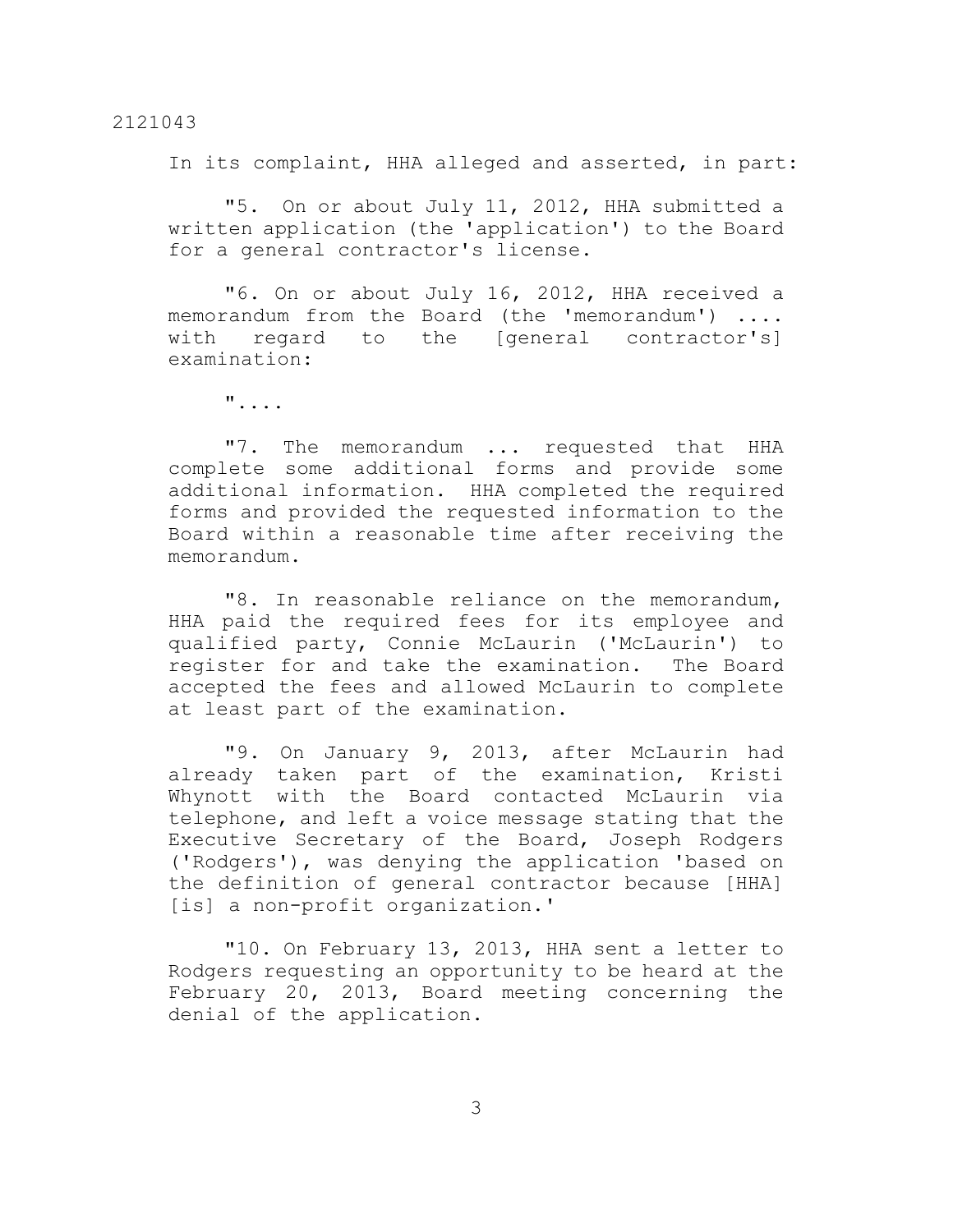"11. At the Board meeting on February 20, 2013, (the 'hearing'), the undersigned [counsel for HHA] appeared before the Board on behalf of HHA to appeal the denial of the application. The undersigned presented facts and legal argument showing that the application was due to be granted, and answered questions posed by the Board members.

"12. At the hearing, the only argument advanced by the Board members and/or Rodgers in opposition to the granting of the application was that HHA is a public entity, and public entities should not compete with private entities.

"....

"14. At the conclusion of the hearing, the Board instructed [counsel for HHA] that it would consider HHA's appeal of the denial of the application, and inform HHA and/or [counsel for HHA] when it reached a decision concerning the same.

"15. On or around March 5, 2013, an assistant for [counsel for HHA] contacted the Board to inquire as to whether a decision had been reached concerning HHA's appeal. Rodgers returned her call and stated, over the telephone, that the Board had denied HHA's application, and that the Board would send HHA something in writing outlining the Board's reasoning for the denial.

"16. On March 25, 2013, because neither HHA nor [counsel for HHA] had received anything in writing from the Board, [counsel for HHA] sent a letter to Rodgers requesting written notice confirming the Board's decision in regard to HHA's application and outlining the reasons for said decision. A true and correct copy of the letter is attached hereto as Exhibit 'A.'

"17. To date, neither HHA nor [counsel for HHA] has received anything in writing from the Board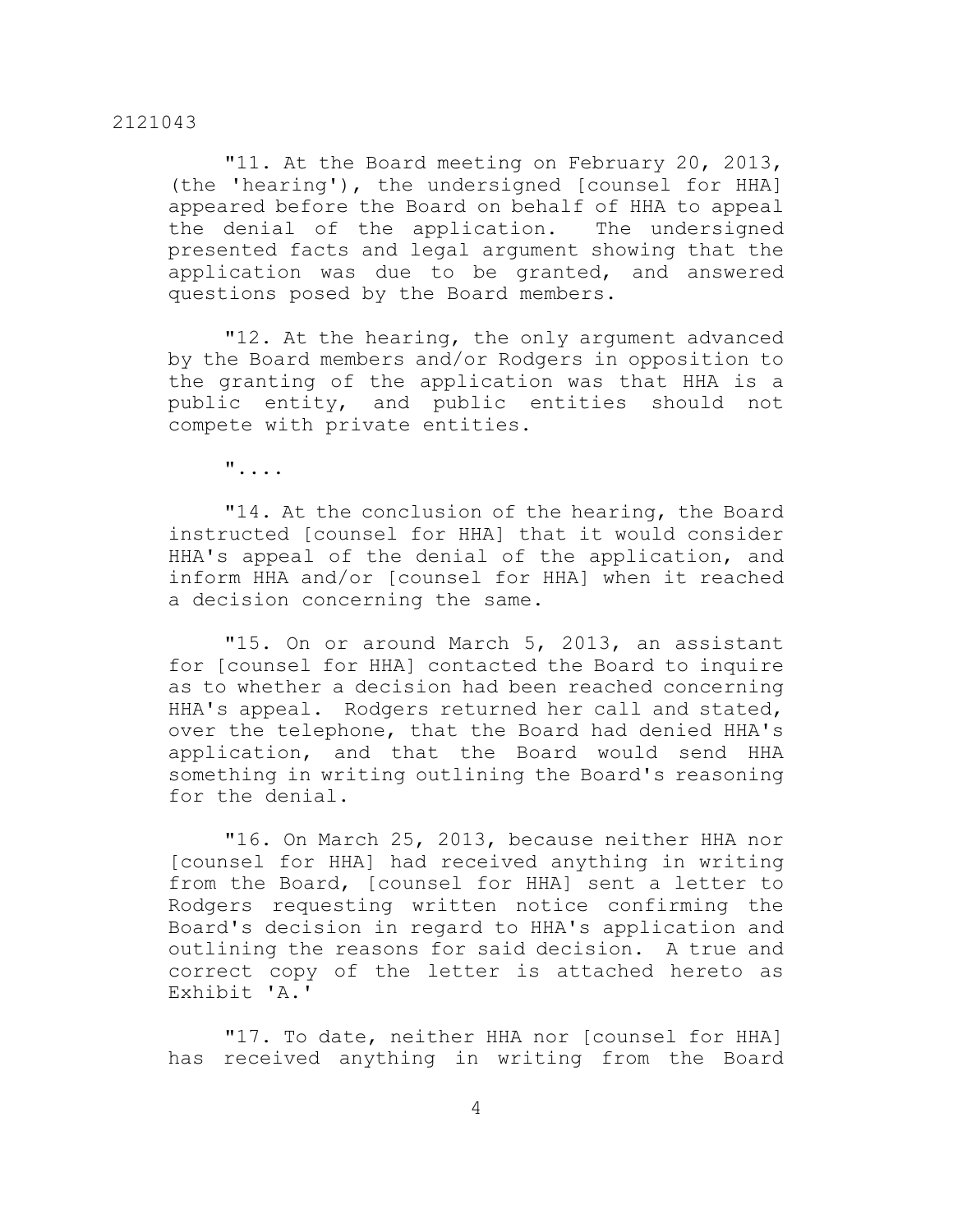concerning HHA's appeal of the denial of its application for a general contractor's license."

In its complaint filed in the circuit court, HHA asserted that its licensure application met the requirements of all applicable statutes, rules, and regulations, and, therefore, it maintained, it was entitled to a general contractor's license. HHA maintained:

"The Board has not provided HHA with anything in writing outlining the reasons for denying the [a]pplication. Nevertheless, assuming that the Board's reason for denying the [a]pplication was that HHA is a public entity, HHA states that the Board's decision was erroneous and prejudicial to HHA because there is no prohibition against public entities holding [a] general contractor's license in the Alabama Code or the Alabama Administrative Code."

HHA requested that the circuit court hear evidence and, without regard to the decision of the Board, render a judgment or decision as the Board should have rendered in the first instance, citing § 34-8-27.

On May 6, 2013, the Board filed a motion to dismiss HHA's complaint for, among other reasons, lack of subject-matter jurisdiction, pursuant to Rule 12(b)(1), Ala. R. Civ. P. In its motion to dismiss, the Board did not reference the Alabama Administrative Procedure Act ("AAPA"), § 41-22-1 et seq., Ala.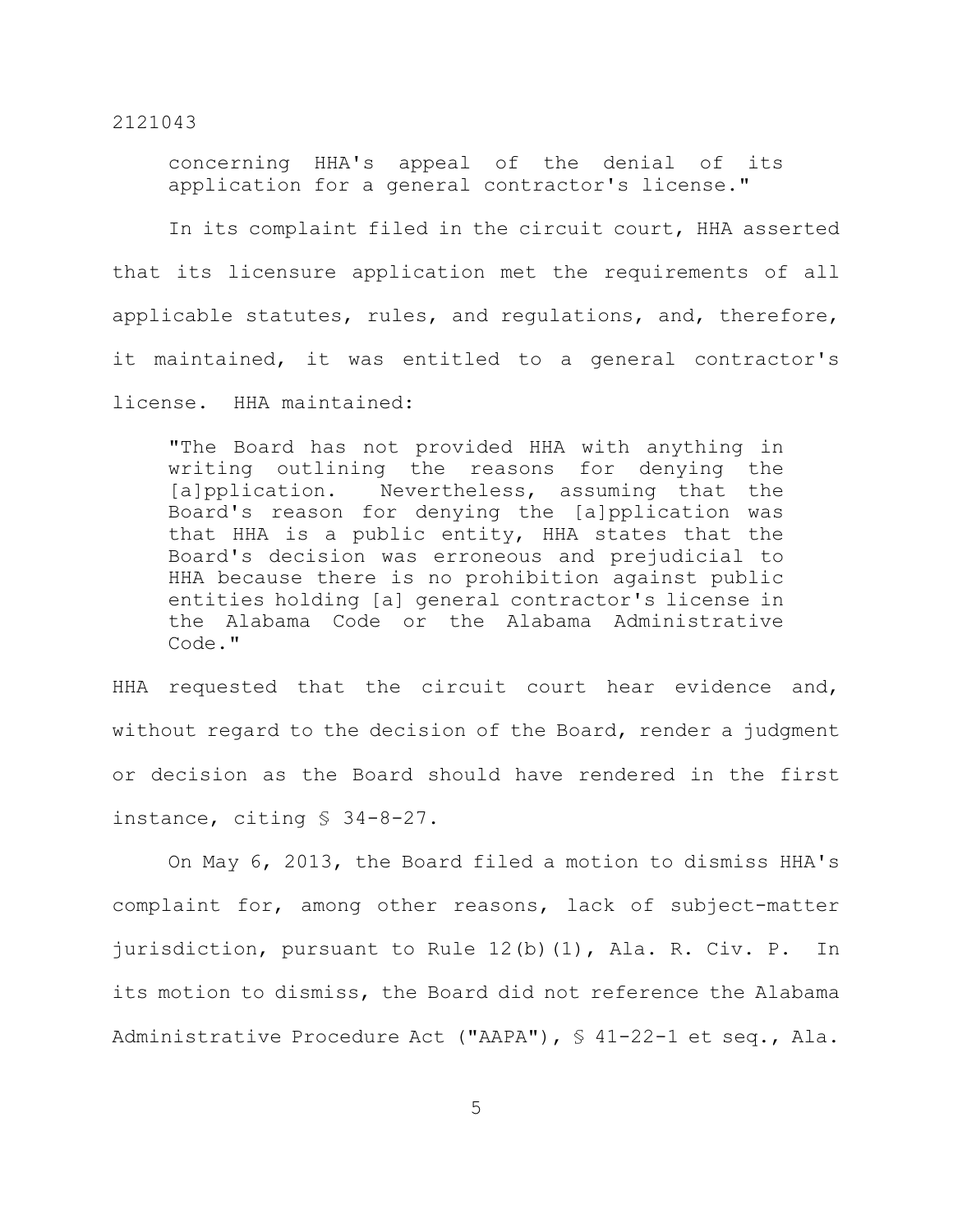Code 1975; instead, the Board asserted, among other things, that the complaint should be dismissed because the Board is entitled to sovereign immunity. Several days later, on May 8, 2013, HHA filed an amended complaint seeking to add as additional defendants the five members of the Board, solely in their official capacities, and Joseph Rodgers, the Board's executive secretary, solely in his official capacity. $^1$ 

Thereafter, all the defendants moved to dismiss, asserting, among other things, that HHA's action should be dismissed for lack of subject-matter jurisdiction because, they maintained, HHA had failed to exhaust its administrative remedies and/or had failed to comply with the appeal provisions of the AAPA.<sup>2</sup> HHA responded by asserting, among other things, that § 34-8-27, and not the AAPA, provided the statutory basis for appeal of the Board's denial of its licensure application. We note that § 41-22-20, Ala. Code

 $1$ HHA also sought to add five additional counts not relevant to the disposition of this appeal. Therefore, we do not discuss those additional counts in detail.

 $20n$  June 24, 2013, the circuit court held a hearing at which it appears it heard oral arguments on the motions to dismiss filed by the Board and Rodgers, as well as various other motions and responses thereto. On July 15, 2013, the Board members jointly filed a motion to dismiss.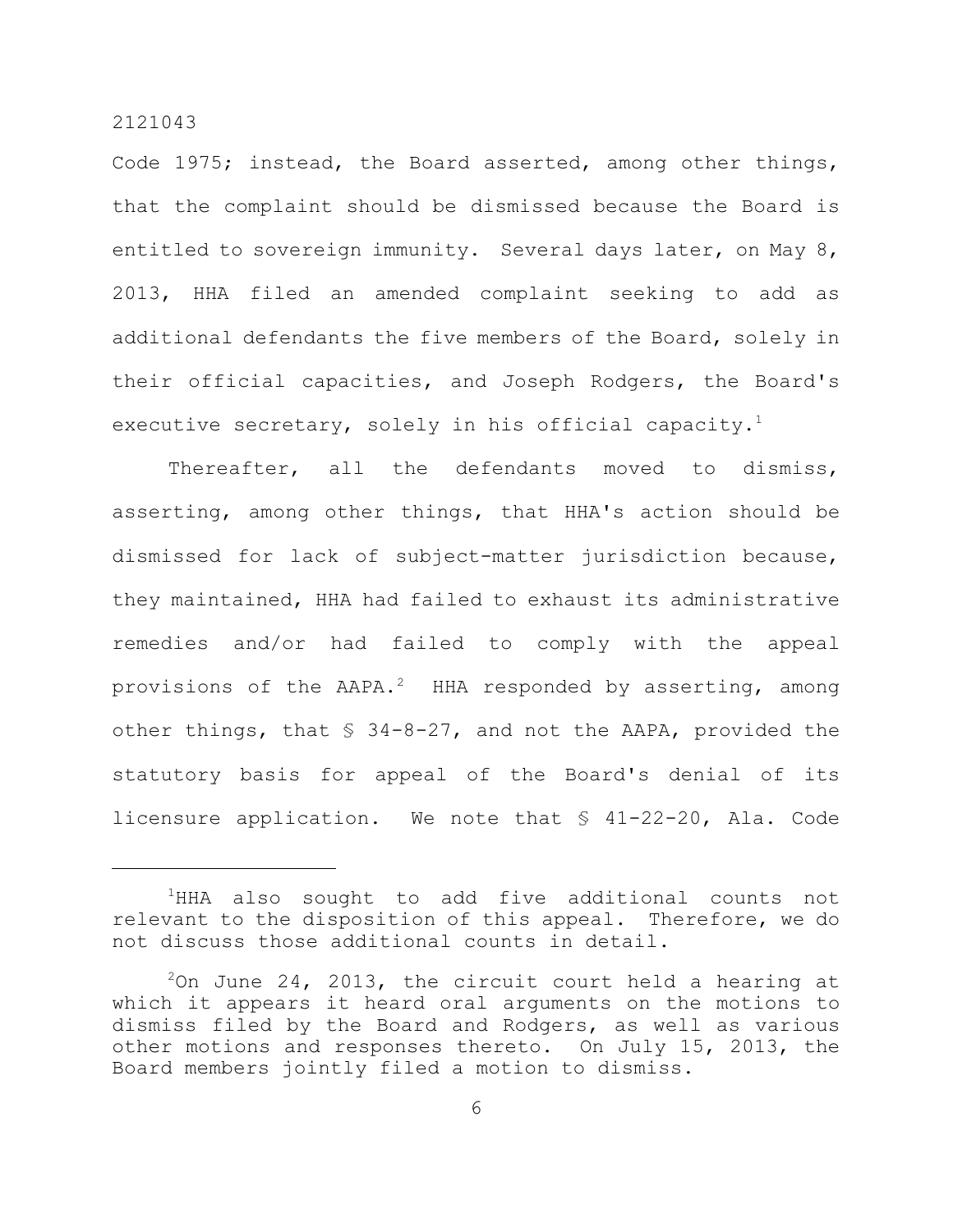1975, a part of the AAPA, provides for the appeal of a final decision of an administrative agency in a contested case; that statute provides, in part:

"(a) A person who has exhausted all administrative remedies available within the agency, other than rehearing, and who is aggrieved by a final decision in a contested case is entitled to judicial review under th[e AAPA]. ...

"(b) All proceedings for review may be instituted by filing of notice of appeal or review and a cost bond with the agency to cover the reasonable costs of preparing the transcript of the proceeding under review, unless waived by the agency or the court on a showing of substantial hardship. A petition shall be filed either in the Circuit Court of Montgomery County or in the circuit court of the county in which the agency maintains its headquarters ....

"....

(d) The notice of appeal or review shall be filed within 30 days after the receipt of the notice of or other service of the final decision of the agency upon the petitioner or, if a rehearing is requested under Section 41-22-17, [Ala. Code 1975,] within 30 days after the receipt of the notice of or other service of the decision of the agency thereon. ... This section shall apply to judicial review from the final order or action of all agencies, and amends the judicial review statutes relating to all agencies to provide a period of 30 days within which to appeal or to institute judicial review."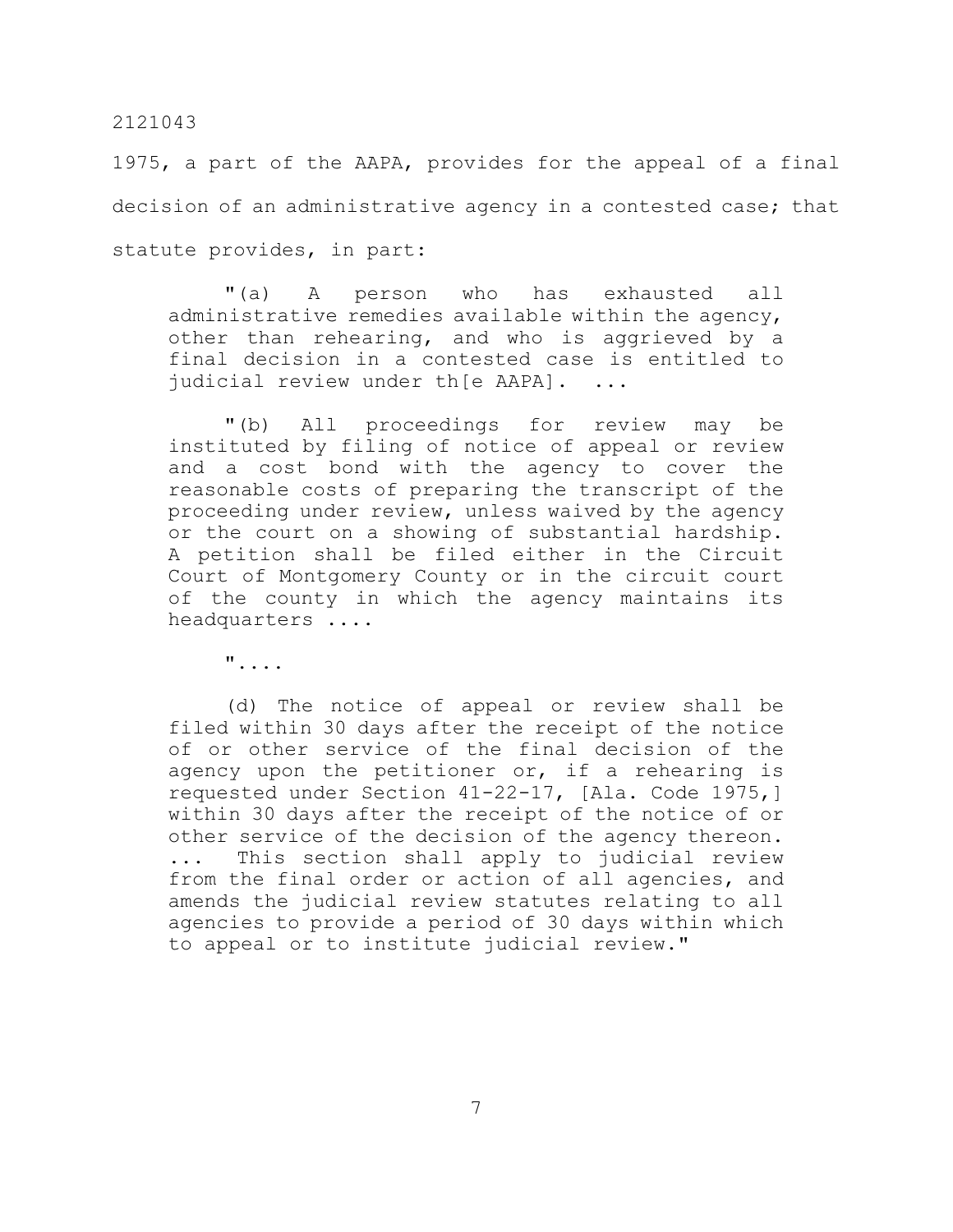On August 1, 2013, the circuit court entered an "order of dismissal" that, among other things, dismissed the action for lack of subject-matter jurisdiction, determining, in part:

"[HHA] has filed a complaint and first amended complaint in [the circuit court] seeking judicial review of the [Board's] denial of its application for a general contractor's license. Specifically HHA states in its first amended complaint that HHA's attorney appeared at a hearing before the Board in February to appeal the denial of its application for a license. At that time, HHA's attorney presented facts and legal arguments and answered questions posed by the Board members. Subsequently thereto, the Board denied HHA's application. (See first amended complaint at paragraphs 16-19.)

"This court has considered HHA's complaint, first amended complaint, motion for a preliminary injunction and response to motions to dismiss and defendants' motion to dismiss, motion to dismiss first amended complaint, motion to dismiss claim for injunctive relief, and Rodgers's motion to dismiss, as well as held a hearing on June 24, 2013, related to the same. Upon consideration of the foregoing, this court finds that it lacks subject matter jurisdiction over this matter based on HHA's failure to meet the statutorily mandated notice and filing requirements for judicial review set forth under Ala. Code 1975 § 34-8-27 and the Alabama Administrative Procedure Act (the AAPA)."

HHA timely appealed. The dispositive issue on appeal is whether the circuit court had subject-matter jurisdiction over this action. We answer that question in the negative; we agree with the circuit court's dismissal of this action for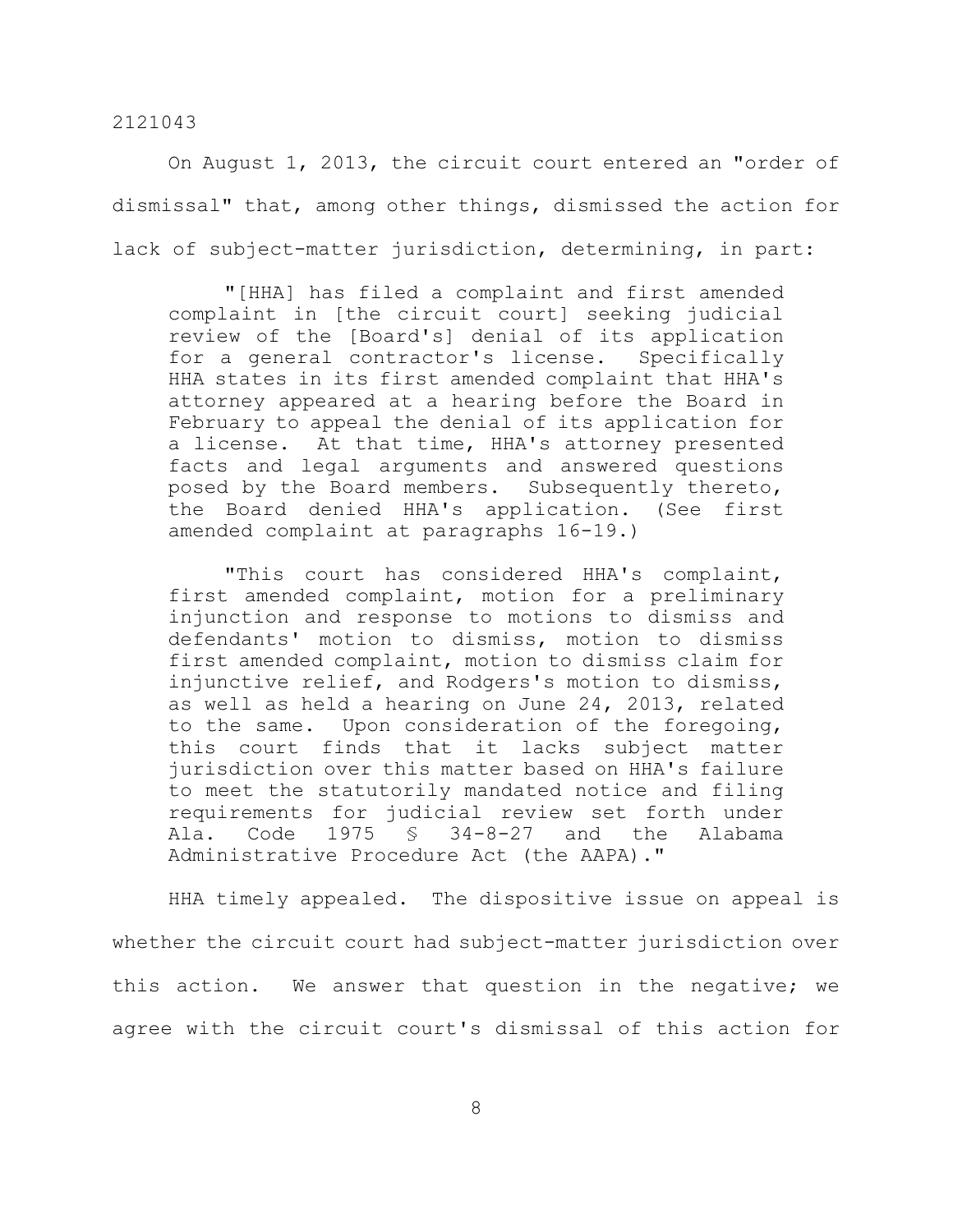lack of subject-matter jurisdiction, albeit for a different reason than the one upon which the circuit court based its decision.

At the outset, we note the applicable standard of review of a ruling on a motion to dismiss for lack of subject-matter jurisdiction. In Ex parte Alabama Department of Transportation, 978 So. 2d 718, 720 (Ala. 2007), our supreme court stated:

> "'"In Newman v. Savas, 878 So. 2d 1147 (Ala. 2003), this Court set out the standard of review of a ruling on a motion to dismiss for lack of subject-matter jurisdiction:

> > "'"'A ruling on a motion to dismiss is reviewed without a p r e s u m p t i o n o f correctness. Nance v. Matthews, 622 So. 2d 297, 299 (Ala. 1993). This Court must accept the allegations of the complaint as true. Creola Land Dev., Inc. v. Bentbrooke Housing, L.L.C., 828 So. 2d 285, 288 (Ala. 2002). Furthermore, in reviewing a ruling on a motion to dismiss we will not consider whether the pleader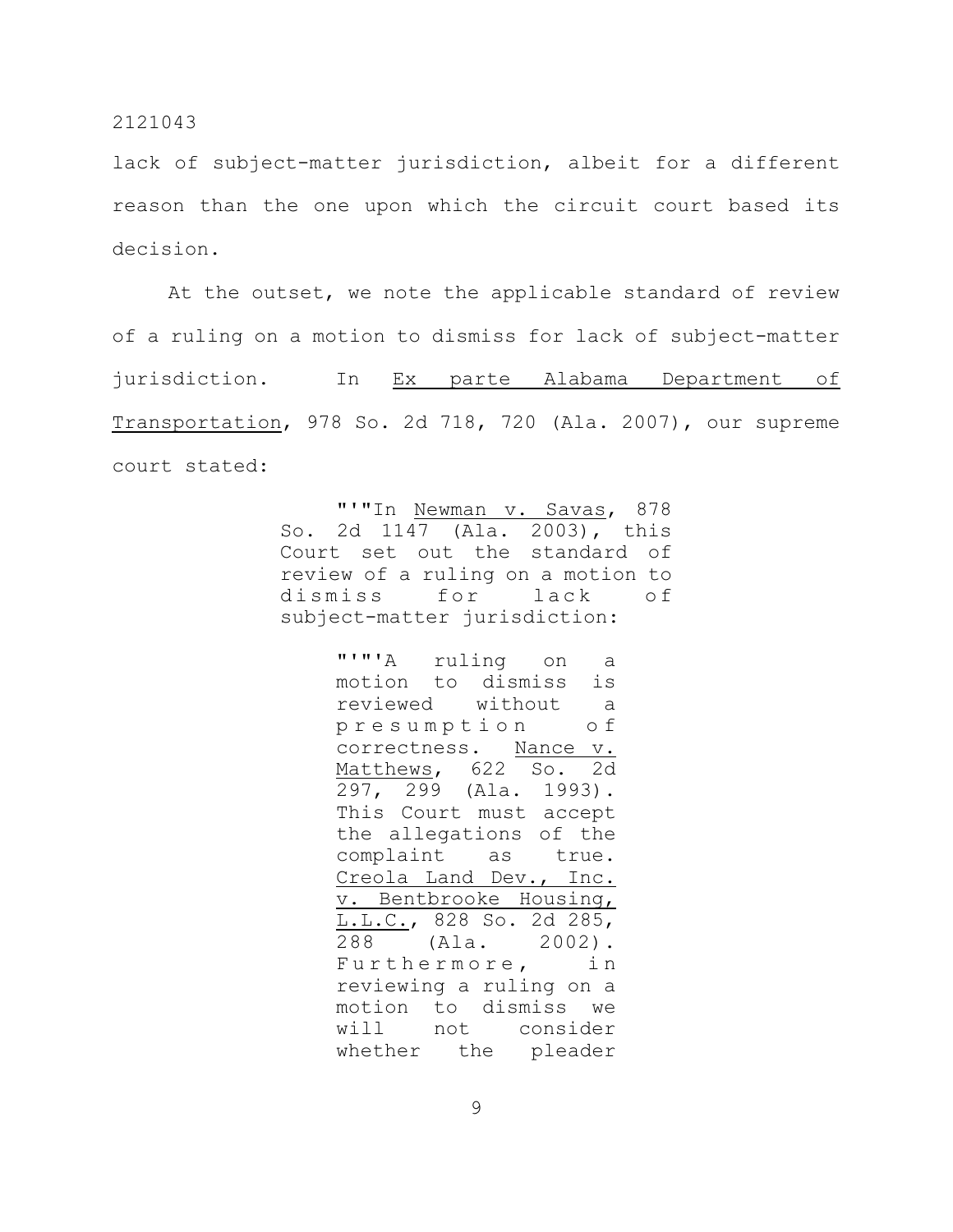will ultimately prevail but whether the pleader may possibly prevail. Nance, 622 So. 2d at 299.'

"'"878 So. 2d at 1148–49."

"'Pontius v. State Farm Mut. Auto. Ins. Co., 915 So. 2d 557, 563 (Ala. 2005). We construe all doubts regarding the sufficiency of the complaint in favor of the plaintiff. Drummond Co. v. Alabama Dep't of Transp., 937 So. 2d [56] at 58  $[(\text{Ala. } 2006)]$ .

"Ex parte Alabama Dep't of Transp., 978 So. 2d 17, 20–21 (Ala. 2007)."

We also note that jurisdictional matters, such as whether a decision is final so as to support an appeal, are of such importance that an appellate court may take notice of them ex mero motu. See Alabama Dep't of Econ. & Cmty. Affairs v. Community Serv. Programs of West Alabama, Inc., 65 So. 3d 396, 402-03 (Ala. Civ. App. 2010) (wherein this court, after noting that appellate courts may consider matters relating to subject-matter jurisdiction ex mero motu, determined that the trial court lacked subject-matter jurisdiction of a judicialreview action purporting to appeal a preliminary, as opposed to a final, decision under the AAPA).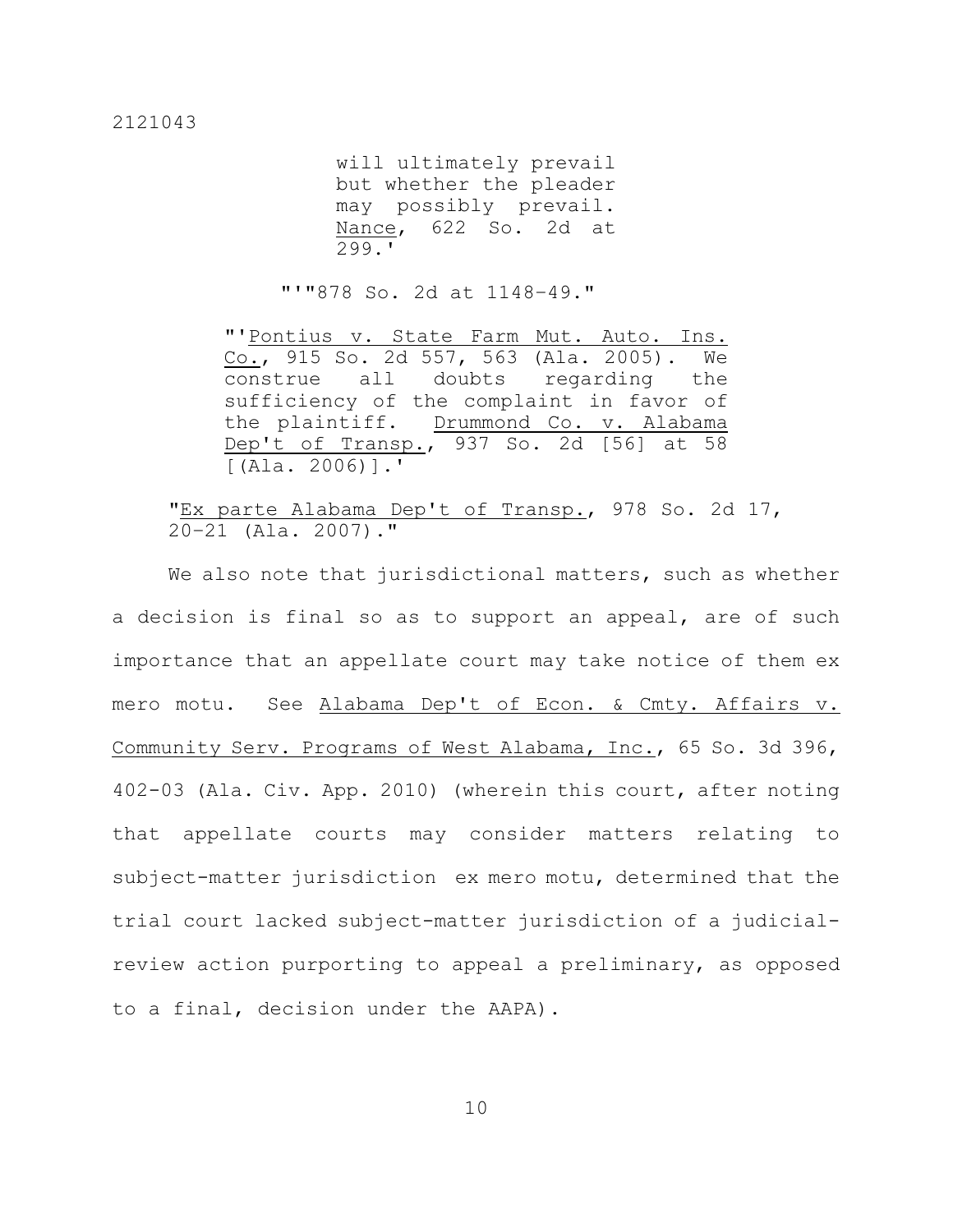In the present case, on or about March 5, 2013, Rodgers told an assistant of HHA's counsel, via a telephone conversation, that "the Board had denied HHA's [licensure] application, and that the Board would send HHA something in writing outlining the Board's reasoning for the denial." On or about March 25, 2013, because neither HHA nor HHA's counsel had received "anything in writing from the Board" regarding the Board's denial of HHA's licensure application, HHA's counsel wrote the Board a letter requesting written confirmation of the Board's decision regarding the denial. On April 3, 2013, HHA filed in the circuit court the present action seeking to appeal the Board's decision to deny its licensure application because, as of that date, neither HHA nor HHA's counsel had received any "written notice" regarding the Board's denial of HHA's licensure application.

The AAPA, which was enacted by Ala. Acts 1981, Act No. 81-855, "is intended to provide a minimum procedural code for the operation of all state agencies when they take action affecting the rights and duties of the public."  $\frac{1}{2}$  41-22-2(a), Ala. Code 1975.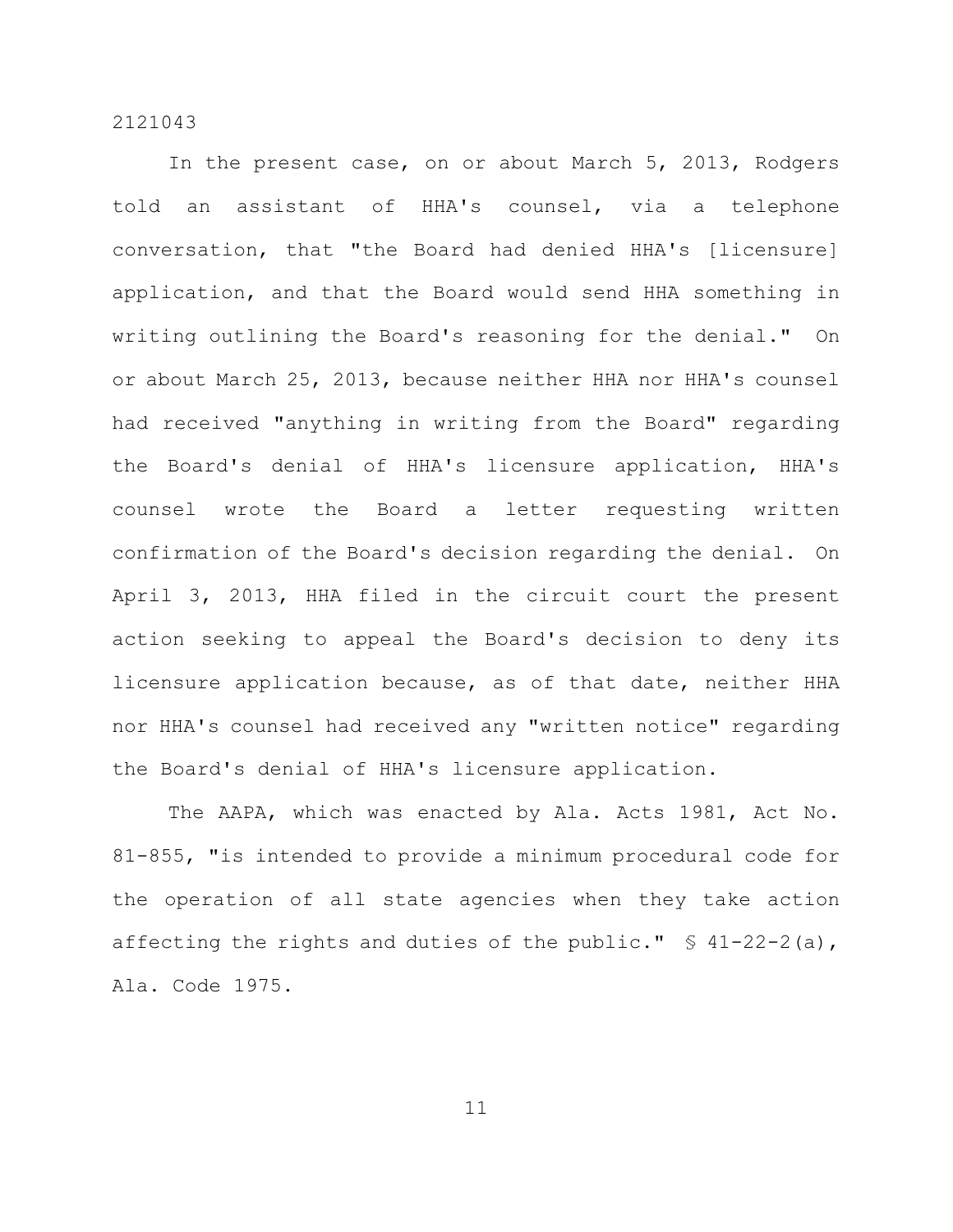Section 41-22-26, Ala. Code 1975, provides, in part: "[I]t is the express intent of the Legislature to replace all provisions in statutes of this state relating to ... agency orders, administrative adjudication, or judicial review thereof that are inconsistent with the provisions of th[e AAPA]."

Section 41-22-3, Ala. Code 1975, defines, among other terms, "contested case," "license," and "licensing" as follows:

"(3) Contested case. A proceeding, including but not restricted to ... licensing, in which the legal rights, duties, or privileges of a party are required by law to be determined by an agency after an opportunity for hearing. ...

"(4) License. The whole or part of any agency franchise, permit, certificate, approval, registration, charter, or similar form of permission required by law, but not a license required solely for revenue purposes when issuance of the license is merely a ministerial act.

"(5) Licensing. The agency process respecting the grant [or] denial[] ... of a license ...."

Sections 41-22-12 through 41-22-18, Ala. Code 1975, set forth the procedures to follow in contested cases, and  $\S$  41-22-19(a), Ala. Code 1975, provides that "[t]he provisions of [the AAPA] concerning contested cases shall apply to the grant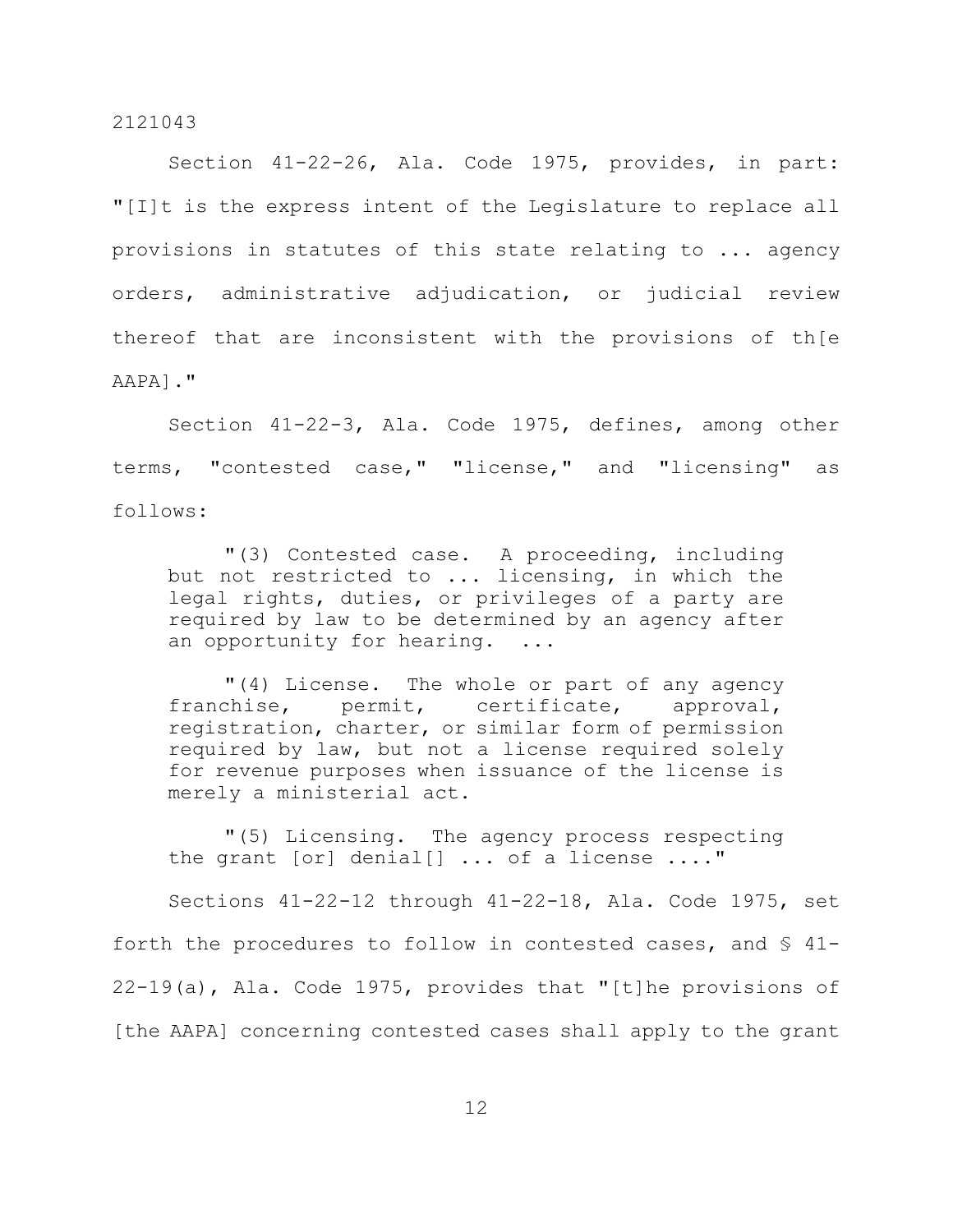[or] denial ... of a license." Section 41-22-15, Ala. Code 1975, provides, in part: "[I]n a contested case, a majority of the officials of the agency who are to render the final order must be in accord for the decision of the agency to be a final decision." Section 41-22-16(a), Ala. Code 1975, requires the final order in a contested case to be in writing, and § 41-22- 16(d), Ala. Code 1975, sets forth the procedure for an agency to notify a party of a final decision in a contested case.

"[T]he first rule of statutory construction [is] that where the meaning of the plain language of the statute is clear, it must be construed according to [its] plain language." Ex parte United Serv. Stations, Inc., 628 So. 2d 501, 504 (Ala. 1993). "Principles of statutory construction instruct this Court to interpret the plain language of a statute to mean exactly what it says and to engage in judicial construction only if the language in the statute is ambiguous." Ex parte Pratt, 815 So. 2d 532, 535 (Ala. 2001). Based on the plain language of the AAPA, the Board's licensing process, including its denial of a licensure application, as in the present action, falls within the definition of a "contested case" under the AAPA.  $\frac{1}{2}$  41-22-3(3) (defining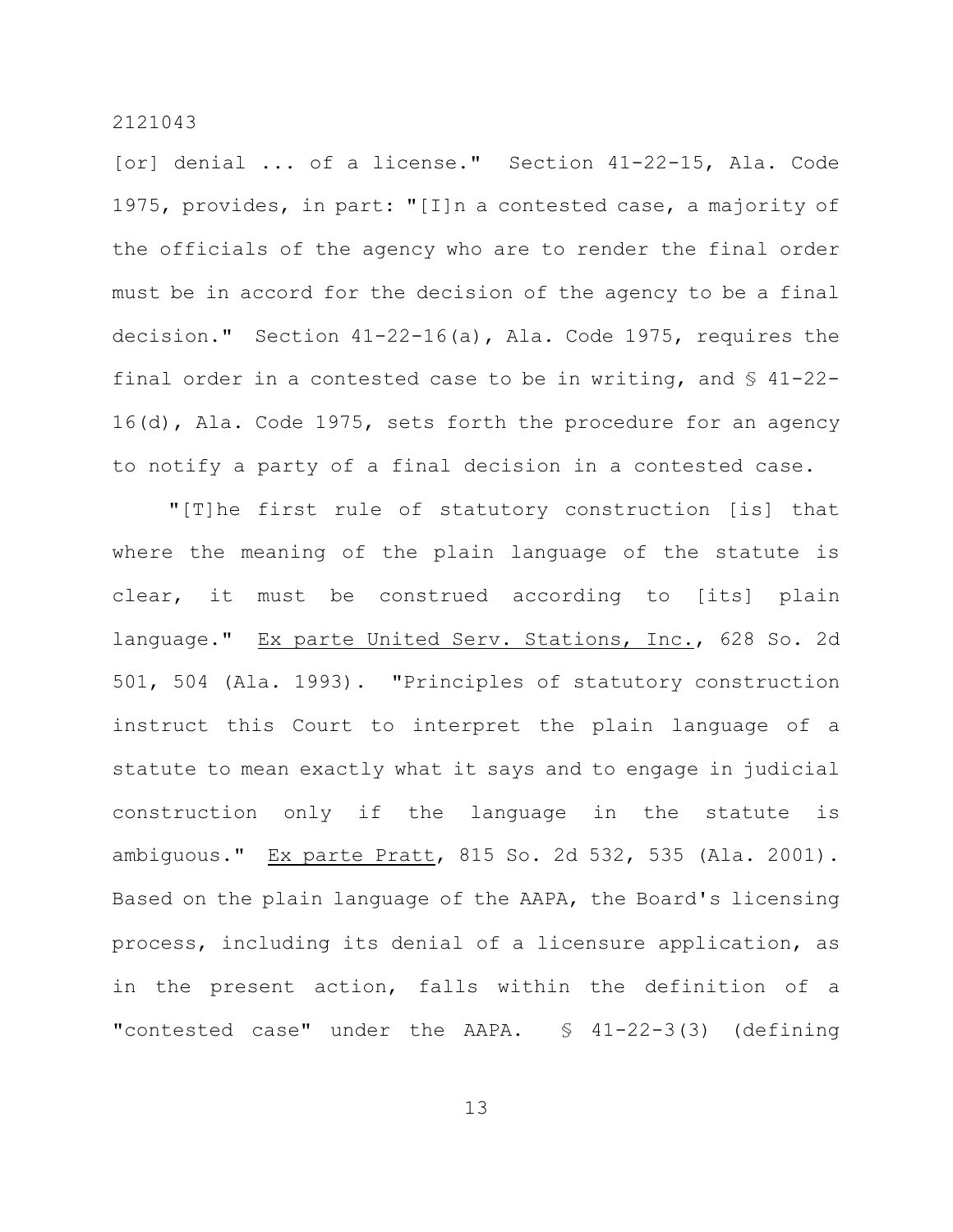"contested case");  $\frac{1}{5}$  41-22-3(5) (defining "licensing"); and  $\frac{1}{5}$ 41-22-19(a) (providing that the provisions of the AAPA concerning contested cases apply to the denial of a license). See also Scott v. State Pilotage Comm'n, 699 So. 2d 196, 199 (Ala. Civ. App. 1997) (wherein this court, after quoting a portion of the definition of "contested case" under § 41-22- 3(3), noted that "the denial of a license is considered a contested case").

Section 41-22-25, Ala. Code 1975, provides:

"(a) Th[e AAPA] shall be construed broadly to effectuate its purposes. Except as expressly provided otherwise by th[e AAPA] or by another statute referring to th[e AAPA] by name, the rights created and the requirements imposed by th[e AAPA] shall be in addition to those created or imposed by every other statute in existence on the date of the passage of th[e AAPA] or thereafter enacted. If any other statute in existence on the date of the passage of th[e AAPA] or thereafter enacted diminishes any right conferred upon a person by th[e AAPA] or diminishes any requirement imposed upon an agency by th[e AAPA], th[e AAPA] shall take precedence unless the other statute expressly provides that it shall take precedence over all or some specified portion of th[e AAPA].

"(b) Except as to proceedings in process on October 1, 1982, th[e AAPA] shall be construed to apply to all covered agency proceedings and all agency action not expressly exempted by th[e AAPA] or by another statute specifically referring to th[e AAPA] by name."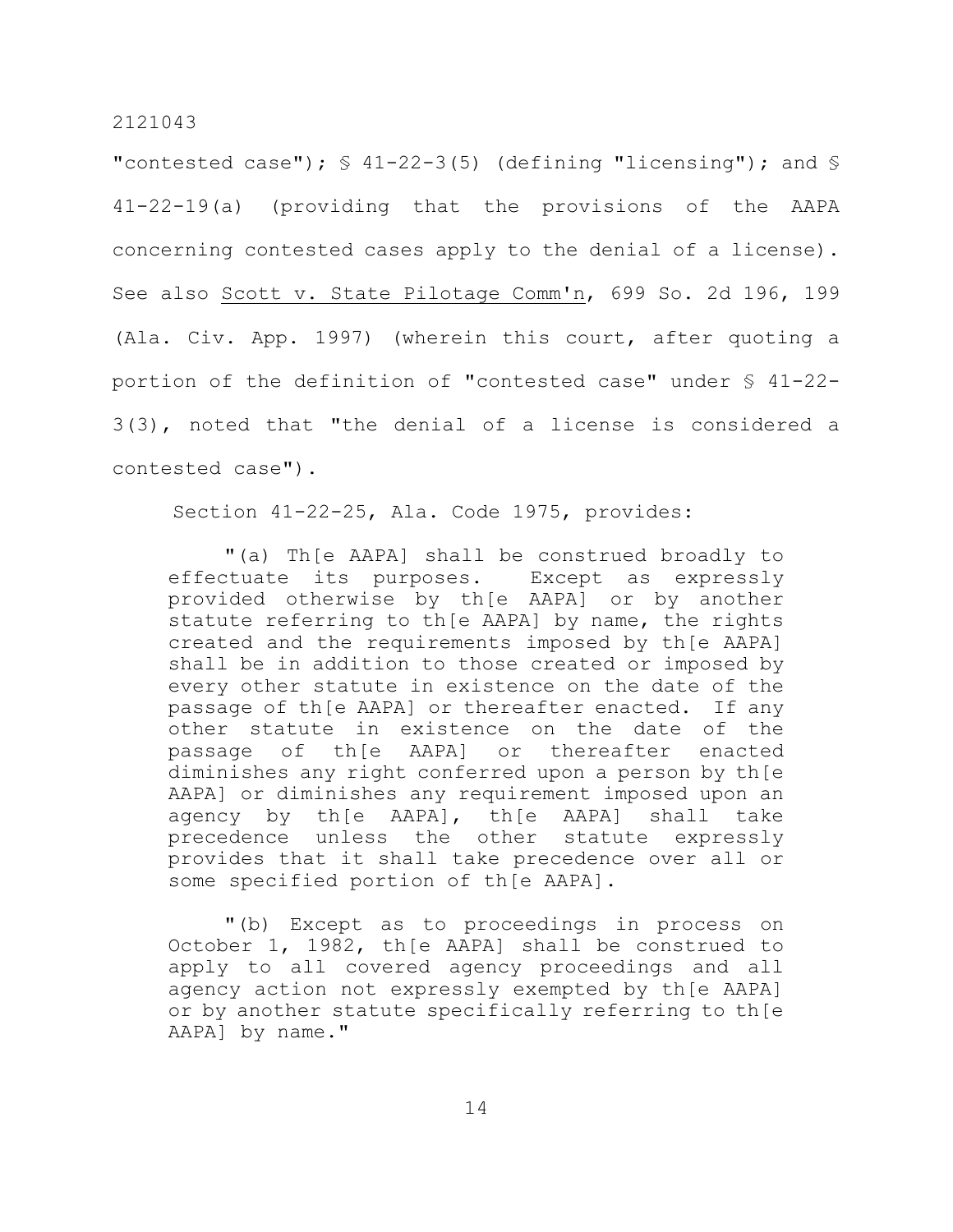In the present action, none of the conditions in  $\S$  41-22-25(a) apply, so the AAPA governs. Section 41-22-20 provides for the appeal of a final decision in a contested case. Section 41- 22-16(a) requires the final order to be in writing and to include findings of fact and conclusions of law. It also provides that the written final order

"shall be rendered within 30 days:

"(1) After the hearing is concluded, if conducted by the agency;

"(2) After a recommended order, or findings and conclusions are submitted to the agency and mailed to all parties, if the hearing is conducted by a hearing officer; or

"(3) After the agency has received the written and oral material it has authorized to be submitted, if there has been no hearing. The 30 day period may be waived or extended with the consent of all parties and may be extended by law with reference to specific agencies."

 $$41-22-16(a)$  (emphasis added).

In the present case, it is undisputed that the Board failed to comply with the mandatory requirements of § 41-22- 16(a) regarding its denial of HHA's licensure application. Rodgers's statement to the assistant to HHA's counsel during the March 2013 telephone conversation appears, at best, to be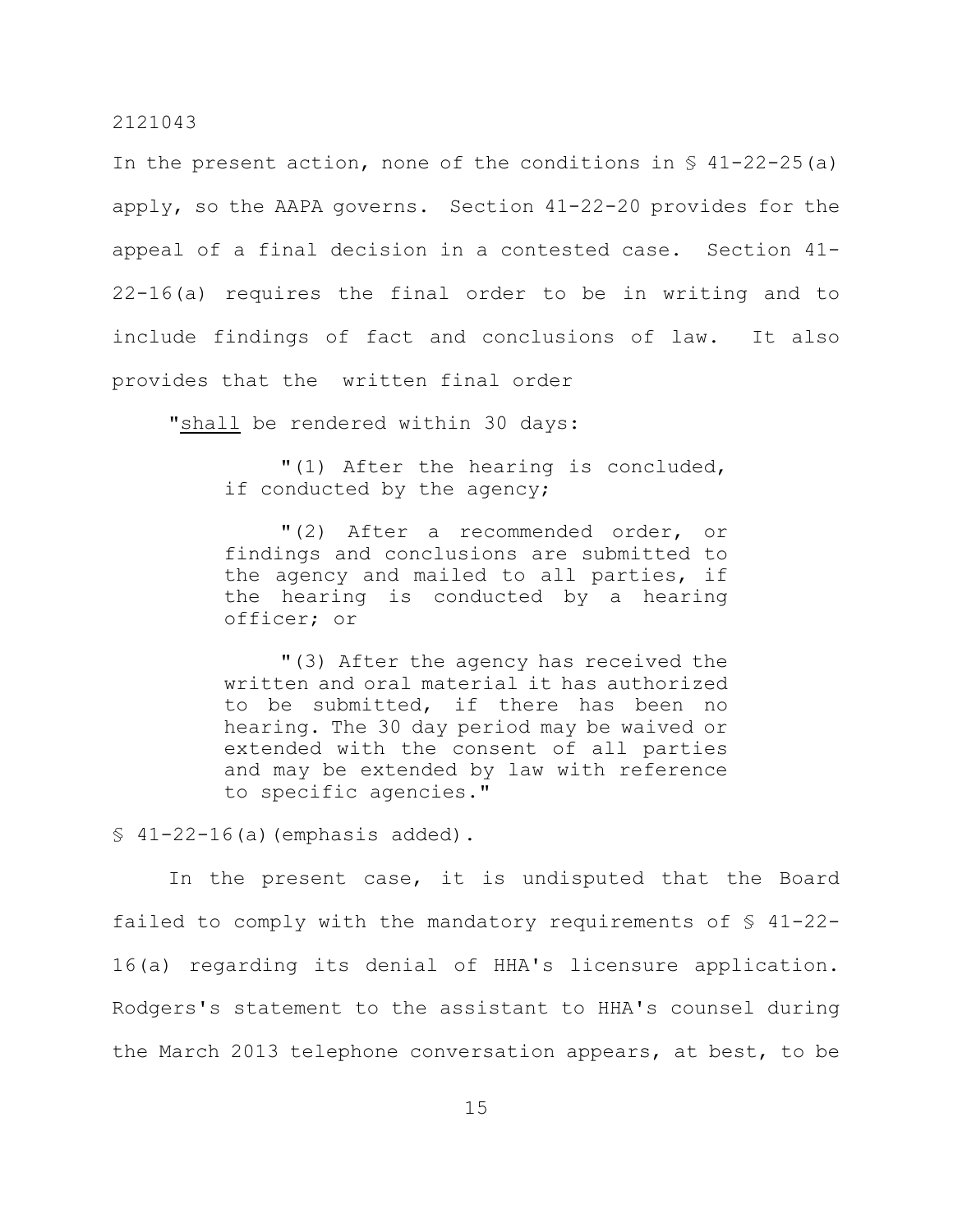a courtesy or a preliminary notice of denial, informing HHA to expect a written final decision of the Board regarding the denial; no such written final decision was rendered.

On application for a rehearing, the Board asserts, among other things, that it now "is without power to take any further action in this case, including issuing a written decision," because, it says, HHA's application was denied by "operation of law." The Board appears to suggest that, even if the circuit court's judgment is amended to require the Board to enter a written final decision, it cannot be compelled to do so at this point in the litigation. Specifically, the Board says, Rule 230-X-1-.35(2), Ala. Admin. Code (State Licensing Bd. for Gen. Contractors), which governs the Board, provides that an application for a license must be approved within a year of the original application date. If the application is not approved within that time, the Board says, the application is deemed denied "by operation of law." Here, the Board says, because HHA filed its application on July 11, 2012, far more than one year ago, that application is now moot.

However, we cannot agree with the Board or with the dissenting opinion's conclusion that HHA's application was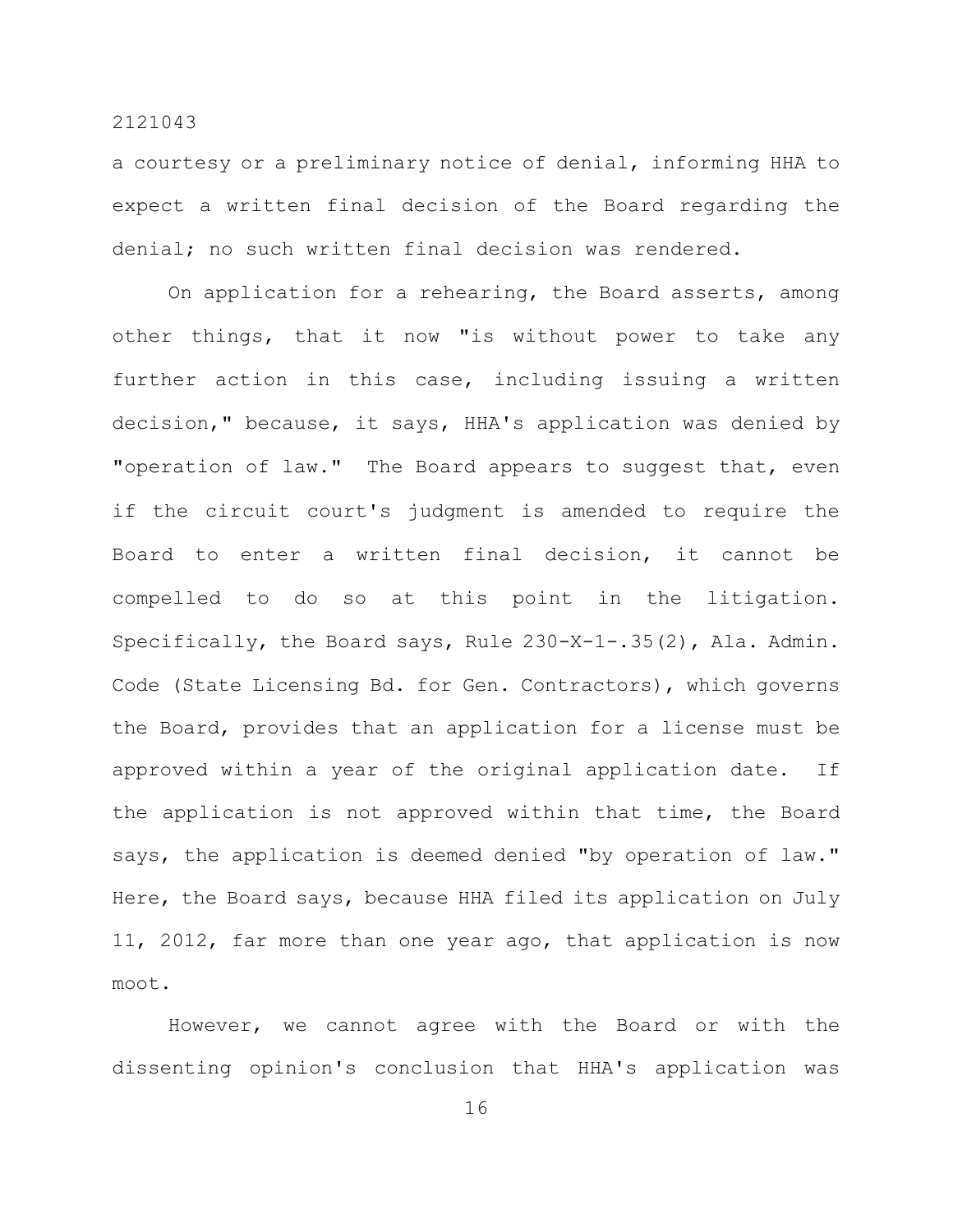deemed denied "by operation of law." The dissenting opinion states that, in Noland Health Services, Inc. v. State Health Planning & Development Agency, 44 So. 3d 1074 (Ala. 2010), our supreme court held that the requirements of  $\frac{1}{2}$  41-22-16(a) are inapplicable when a state agency denies an application by operation of law. Accordingly, the dissenting opinion concludes, the Board was not required to enter a written final decision. We find the reliance on Noland Health Services to be misplaced.

That case involved a declaratory-judgment action that Noland Health Services had filed in the Montgomery Circuit Court against other health-care providers and the State Health Planning and Development Agency ("SHPDA"). The health-care providers and Noland Health Services had submitted competing applications for certificates of need ("CON") to provide a new health-care facility in Huntsville. Pursuant to § 22-21- 275(3), Ala. Code 1975, which sets forth the procedures the legislature requires SHPDA to follow in reviewing applications for CONs, once SHPDA has determined that an application is complete and has notified the applicant of that fact, SHPDA's Certificate of Need Review Board ("CONRB") must complete its review of the application and make a decision within 90 days.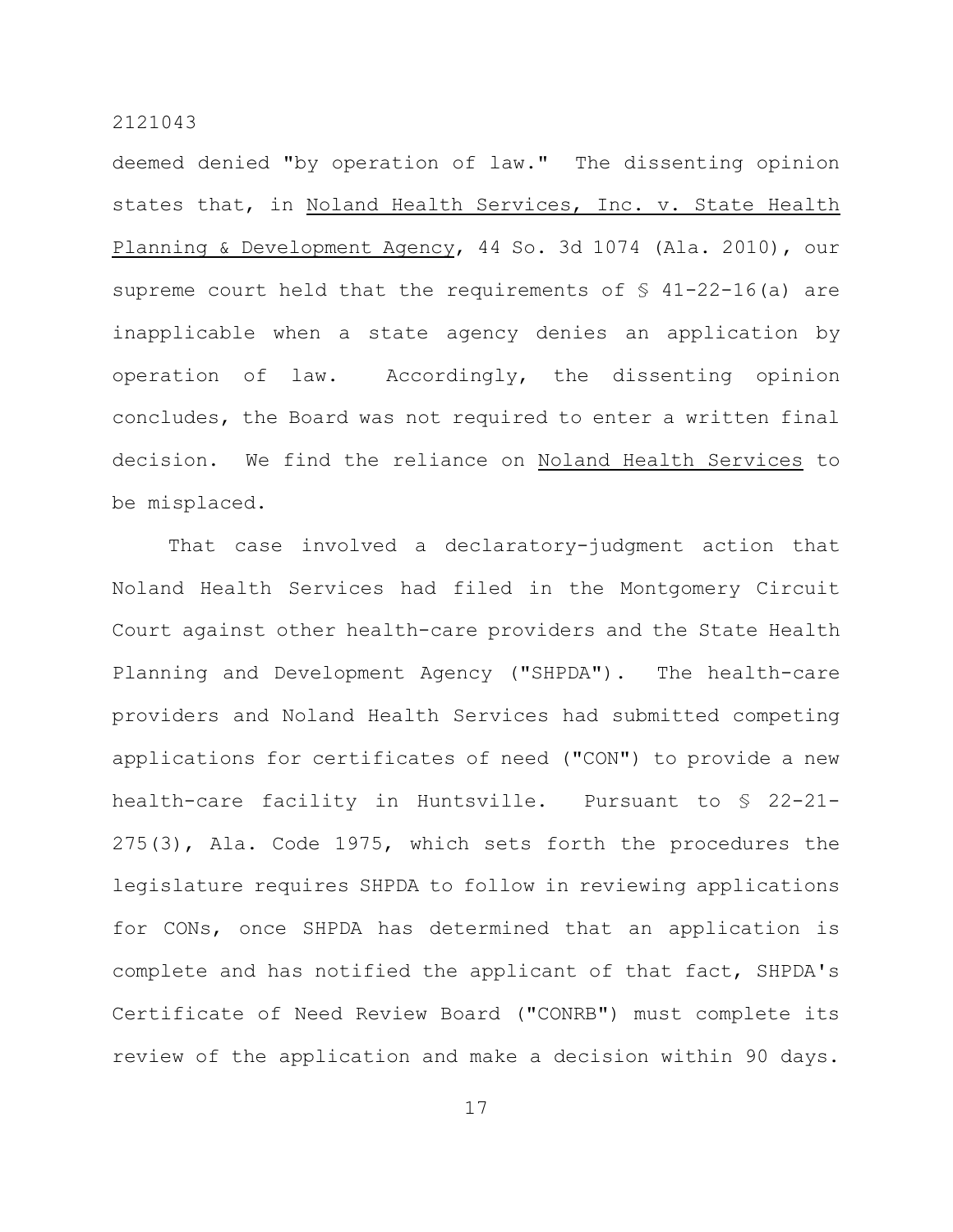SHPDA may extend the review period by 30 days without the consent of the applicant; with the applicant's written assent, the review period may be extended without limitation. § 22-21- 275(3); Noland Health Servs., 44 So. 3d at 1075. Section 22- 21-275(3) states, in pertinent part: "All reviews [of CON applications] must be completed prior to the termination of the review period. If the state agency does not make a decision within the period of time specified for state agency review, the proposal shall be deemed to have been found not to be needed." Section 22-21-260(14), Ala. Code 1975, sets forth the definition of the "State Health Planning and Development Agency" and provides, in pertinent part: "Where used in this article, the terms, 'state agency,' and the 'SHPDA,' shall be synonymous and may be used interchangeably."

In Noland Health Services, the CONRB was unable to convene a quorum to consider the health-care providers' CON applications within the time allowed by  $$ 22-21-275(3)$ , and written consent of the applicants to extend the review period could not be obtained. Noland Health Servs., 44 So. 3d at 1076. Noland Health Services sought a judgment in the circuit court declaring that each of the applications of the healthcare providers was deemed denied as a result of CONRB's failure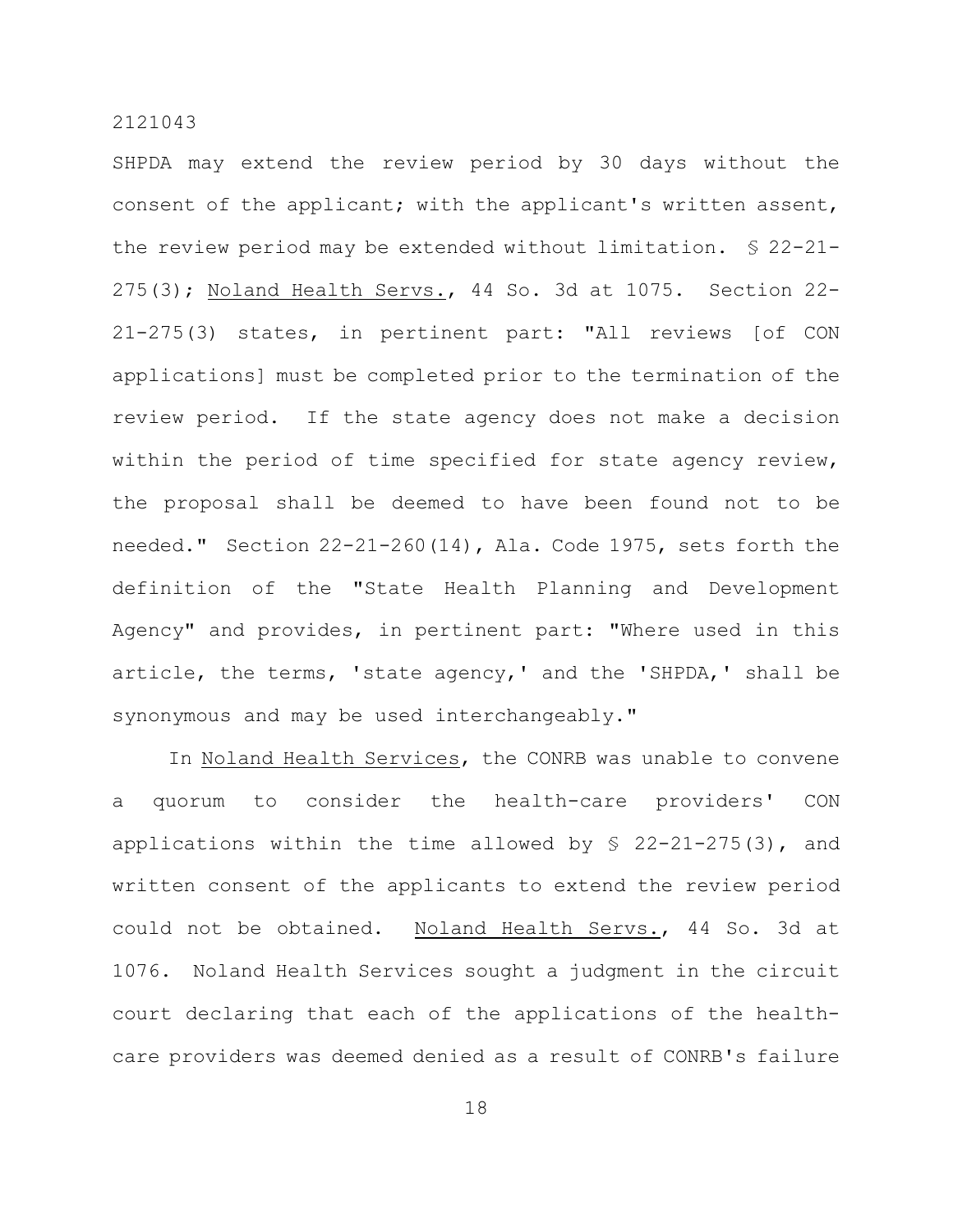to make a decision on those applications within the applicable review period. Noland Health Services also sought a declaration that the time within which any of the health-care providers could have requested judicial review of the denial of the applications had expired, making any appeals of the denials untimely. Id. After a hearing, the circuit court entered a judgment declaring that all of the applications had been denied as a matter of law because of CONRB's failure to convene a quorum. Accordingly, the circuit court held, that failure left CONRB "'without power to take any action in this case ..., including issuance of a "'final order."'" Id. None of the parties appealed from that portion of the judgment. However, the circuit court went on to hold that "'all applicable appellate deadlines to [the] Circuit Court run from the date of [this] order.'" Id. Noland Health Services appealed from that portion of the judgment, asserting that the time for filing a notice of appeal had already run and that the circuit court did not have the authority to reestablish that date.

On appeal, Noland Health Services argued that § 41-22- 20(d), Ala. Code 1975, a part of the AAPA, provides that judicial review of an agency's decision shall be filed within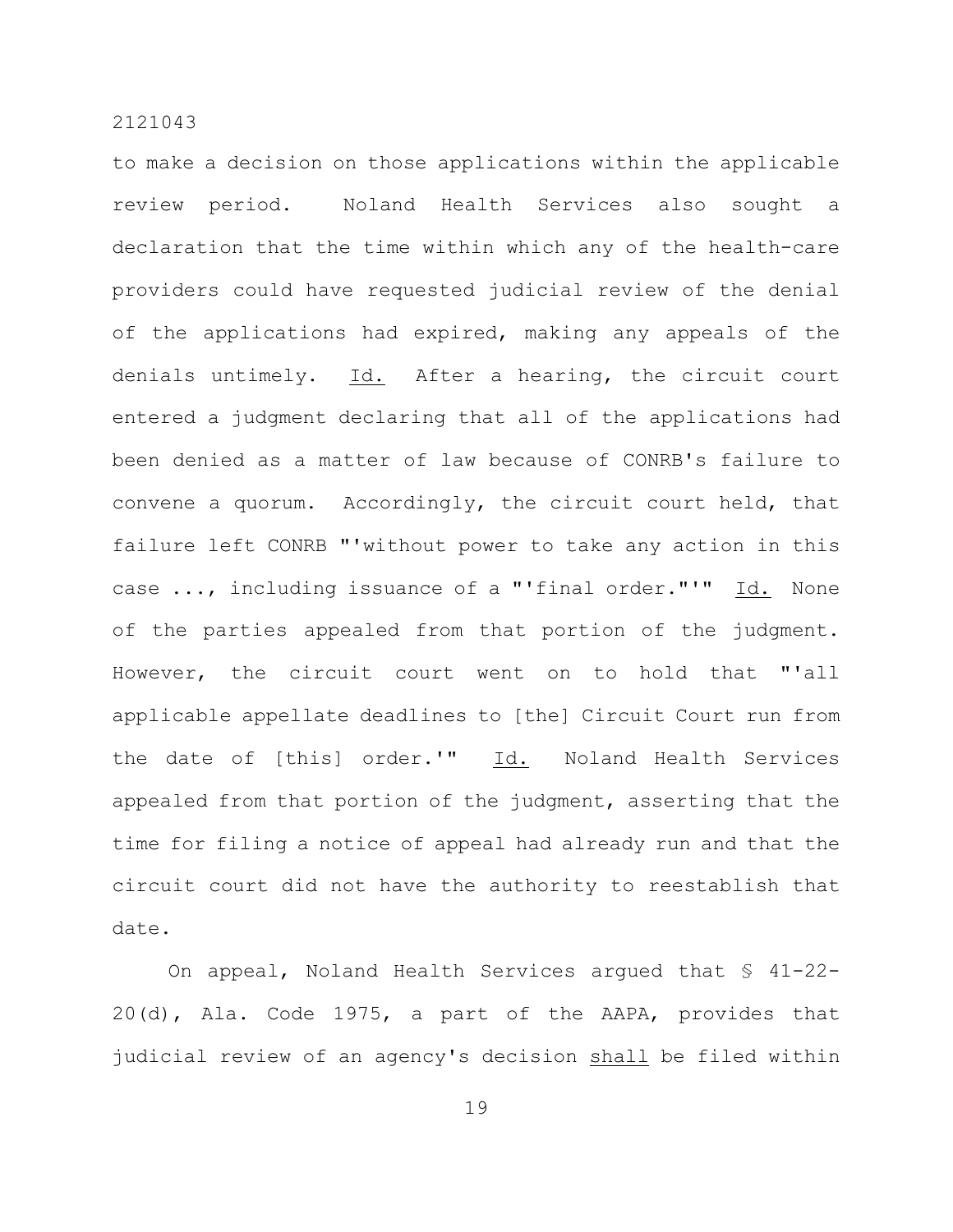30 days after receipt of the notice of or other service of the final decision of the agency. Noland Health Service's position was that, under the circumstances of that case, no action was required of SHPDA to initiate the period for filing a notice of appeal. One of the other health-care providers took the position that SHPDA was required to enter a written final order for the 30-day period in which to appeal to begin to run.

In resolving the issue, our supreme court wrote:

"First, § 41–22–16(a) assumes that the administrative agency has the ability to act and to issue a written final order; the statute does not contemplate a situation in which a CON application is denied by operation of law under § 22–21–275(3), Ala. Code 1975, as a result of the CONRB's inability to act within a specified period. In the present case, as the circuit court found, SHPDA was without power to take any action, including issuing a final order, after the expiration of the 90–day period, as extended. Therefore, § 41–22–16(a) is inapplicable to the present situation."

44 So. 3d at 1078-79.

In the case at bar, as mentioned, the Board contends that its regulation Rule 230-X-1-.35(2), provides that if an application to the Board is not approved within a year of the original application date, the application is deemed denied by operation of law. Rule 230-X-1-.35 is titled "Testing Requirements" and provides: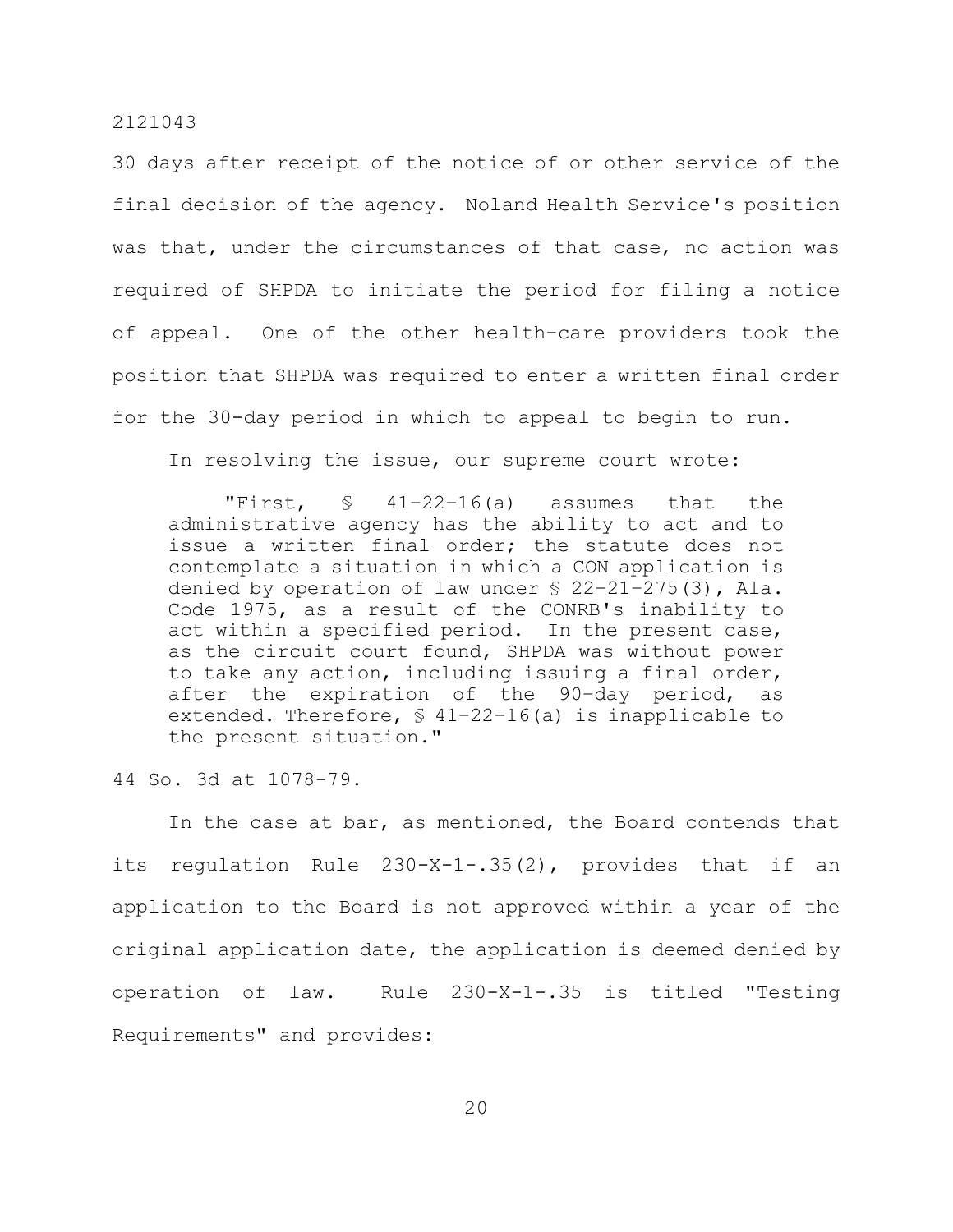"(1) An application for license must be filed with the board prior to exam registration. Applicants meeting prequalification are referred to the testing vendor.

"(2) Candidates must schedule their exams upon approval of their application by the Board. The candidate's application must be approved by the Board and passing scores on any required exams or required reference letters must be completed within a year from the original application date.

"(3) Score information will be related to candidates as Pass or Fail.

"(4) Candidates will be required to bring to the test site one government issued photo-bearing ID as proof of identity.

"(5) Candidate photos taken by the testing vendor at the beginning of the testing session will appear on the score reports provided to the [B]oard.

"(6) Candidates shall be allowed to use reference books while testing.

"(7) All exams will be given on computer, except for those where [the federal Americans with Disabilities Act] dictates the use of a paper-based test."

Rule 230-X-1-.35(2), a regulation setting forth the testing requirements established by the Board, and § 22–21–275(3), a statute passed by the legislature mandating that a decision on a CON application must be made within a specific time or the CON "shall be deemed to have been found not to be needed," are not comparable. Additionally, § 22-21- 275(3) is applicable only to SHPDA and not to any other state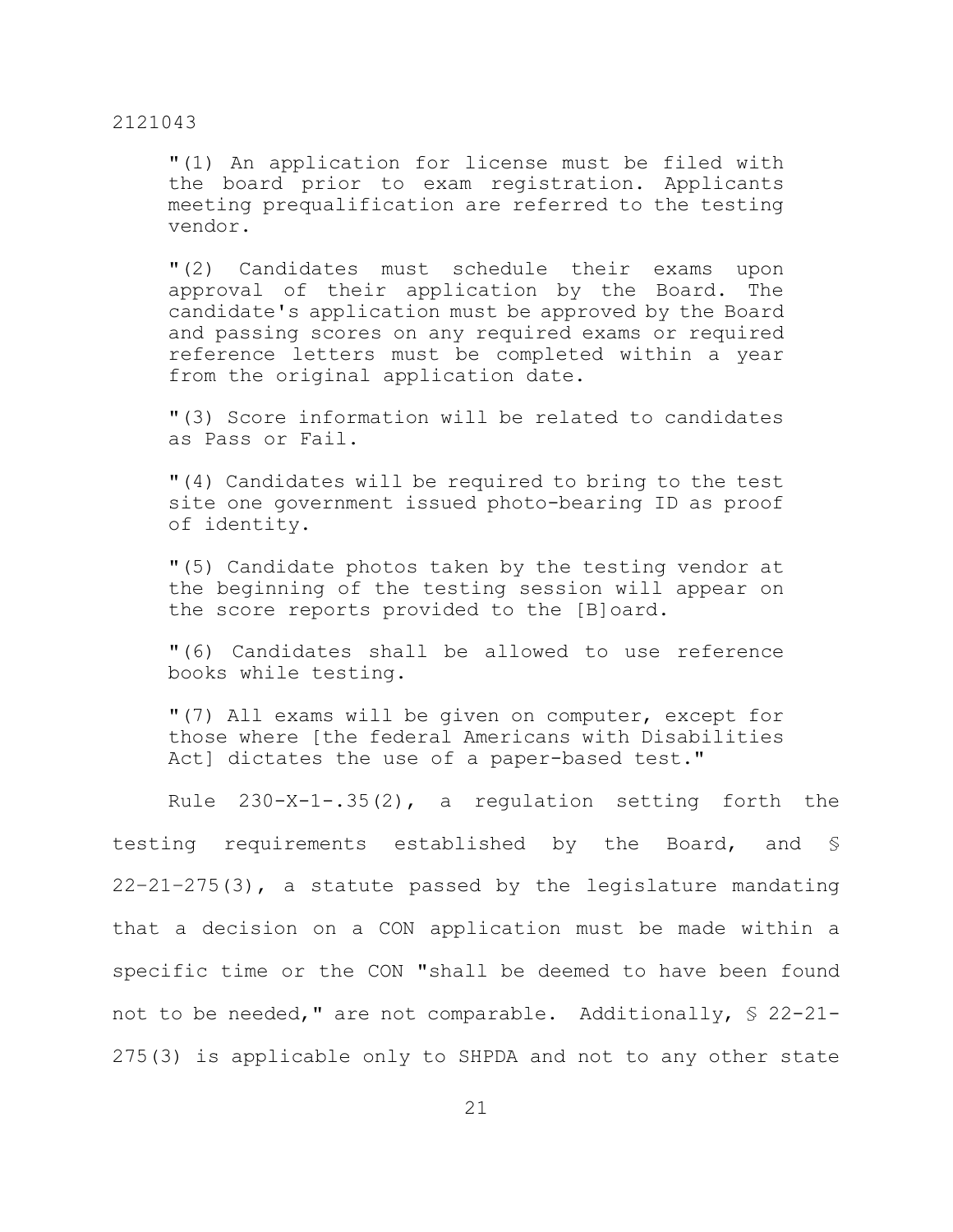agency. Thus, we disagree that, by analogizing the Board's regulation with the SHPDA statute, one must conclude that any application not approved by the Board within one year from the original application date is deemed denied by operation of law. Instead, we read Rule 230-X-1-.35(2) as notifying licensure applicants that, if the Board approves their applications, then they have one year from the date they filed their applications to provide the Board with passing scores on any required exams or with required reference letters. We do not read the regulation as providing that any application pending for more than one year from the date the application was filed is deemed denied by operation of law.<sup>3</sup> We find no legal authority to

 $3$ Additionally, we note that Rule 230-X-1-.33, Ala. Admin. Code (State Licensing Bd. For Gen. Contractors), provides:

<sup>&</sup>quot;It is the burden of each applicant to supply all information to the Board which is necessary for the Board to consider the application. In the case of references whose names are furnished by the applicant, it is the burden of the applicant to see that its references respond in a timely fashion directly to the Board. Any application pending for a year or more without being completed will be considered noncompliant. An applicant whose application is noncompliant will be so notified by the Board. When an application becomes noncompliant, the applicant must complete a new application and submit the same together with another application fee in order to be considered for licensure by the Board."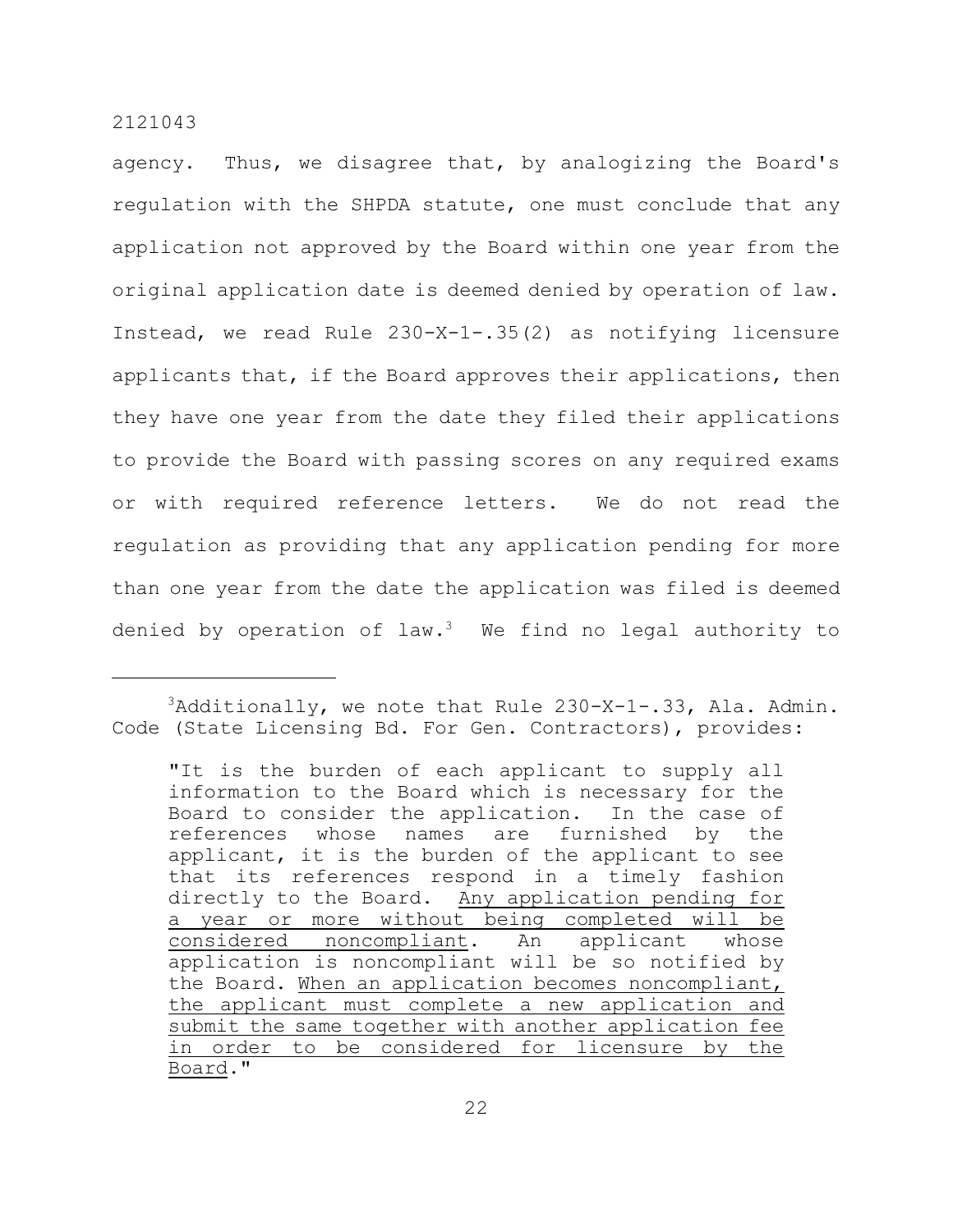support the proposition that HHA's application was denied by operation of law on July 11, 2013, as the Board asserts.

Even if Rule 230-X-1-.35(2) could somehow be read to create a certain time by which pending applications are deemed denied by operation of law, we would still find Noland Health Services to be inapplicable in this case. As our supreme court pointed out in Noland Health Services, "[t]he CONRB did not have the power to take any action concerning the applications without a quorum, including issuing a written final order ...." 44 So. 3d at 1079. Our supreme court also stated that § 41-22- 16(a) "assumes that the administrative agency has the ability to act and to issue a written final order."

Unlike the CONRB in Noland Health Services, the Board in this case was not operating under any impediment preventing it from entering a written final order. Pursuant to § 41-22- 16(a), the Board had 30 days from the date of the February 20, 2013, hearing to make a decision on HHA's application and to issue a written final order. Even though counsel for HHA notified the Board that, as of March 25, 2013, the Board had not complied with the requirements of § 41-22-16(a) and

<sup>(</sup>Emphasis added.)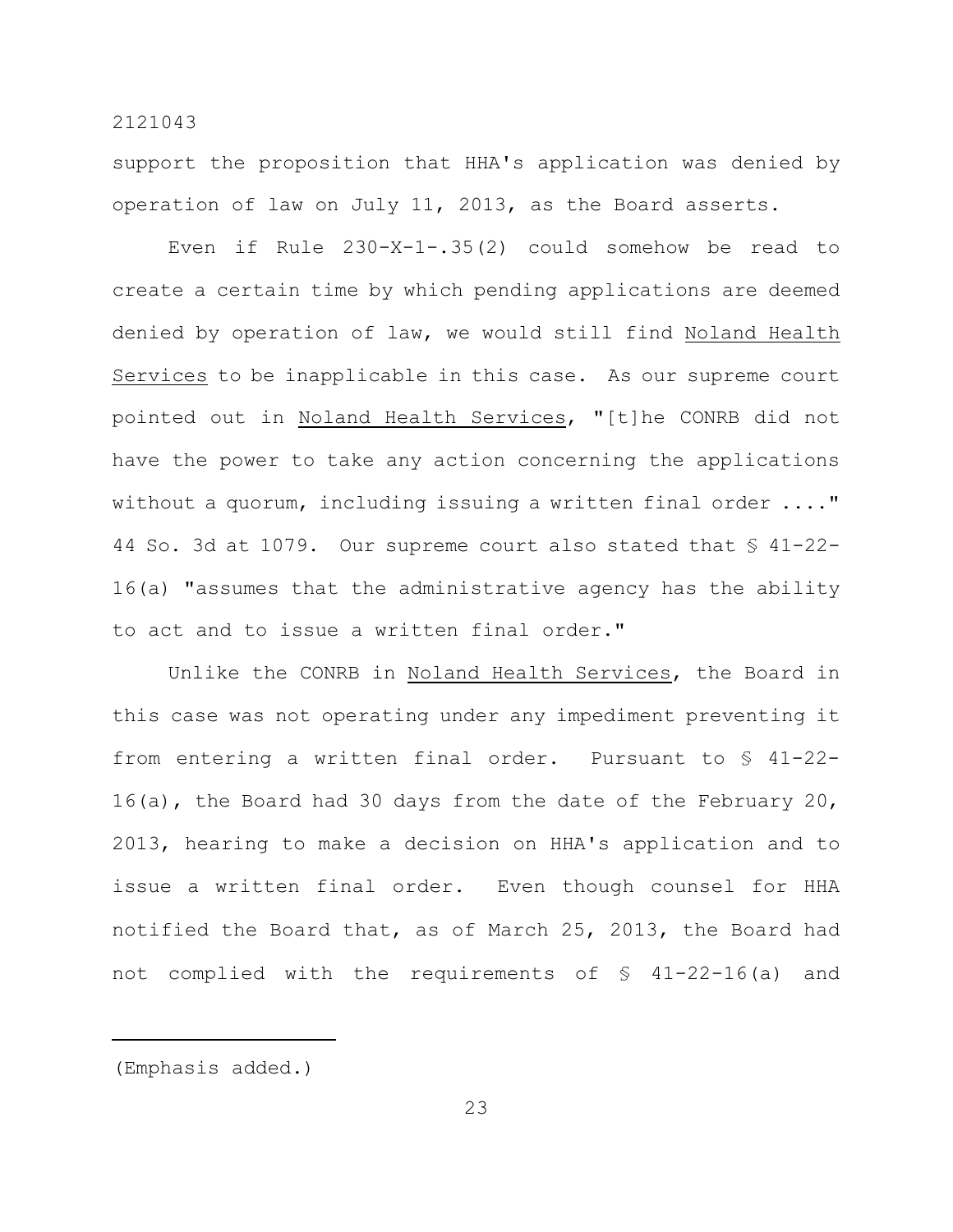requested a written order, the Board still refused to respond. To date, the Board continues to assert that it is not required to issue a written final decision, despite clear law to the contrary.

Although HHA did not have a written decision from the Board, it appears to have complied with the statutory requirements to appeal the denial of its application under both the AAPA and  $\S$  34-8-27, which is part of the chapter of the Code addressing licensure of general contractors. As mentioned above, in its complaint seeking judicial review, HHA stated that the Board's decision to deny its application was erroneous and prejudicial, see § 34-8-27, because, HHA said, there is no legal authority prohibiting public entities from holding a general contractor's license. HHA also filed a cost bond with the circuit court, see  $\S$  34-8-27; cf.  $\S$  41-22-20, Ala. Code 1975.<sup>4</sup> However, because we hold that the Board

<sup>&</sup>lt;sup>4</sup>The dissenting opinion points out that the record contains no evidence that HHA filed a cost bond with the Board, as required by the AAPA unless such bond is "waived by the agency or the court on a showing of substantial hardship."  $$41-22-20(b)$ . However, the record contains an appeal bond that HHA filed with the circuit court pursuant to  $\S$  34-8-27, in which it "assume[d] responsibility for costs in conjunction with" its request for judicial review. The bond stated that HHA "firmly binds itself to pay any costs which [the Board] might incur by reason of preparing the record or transcript of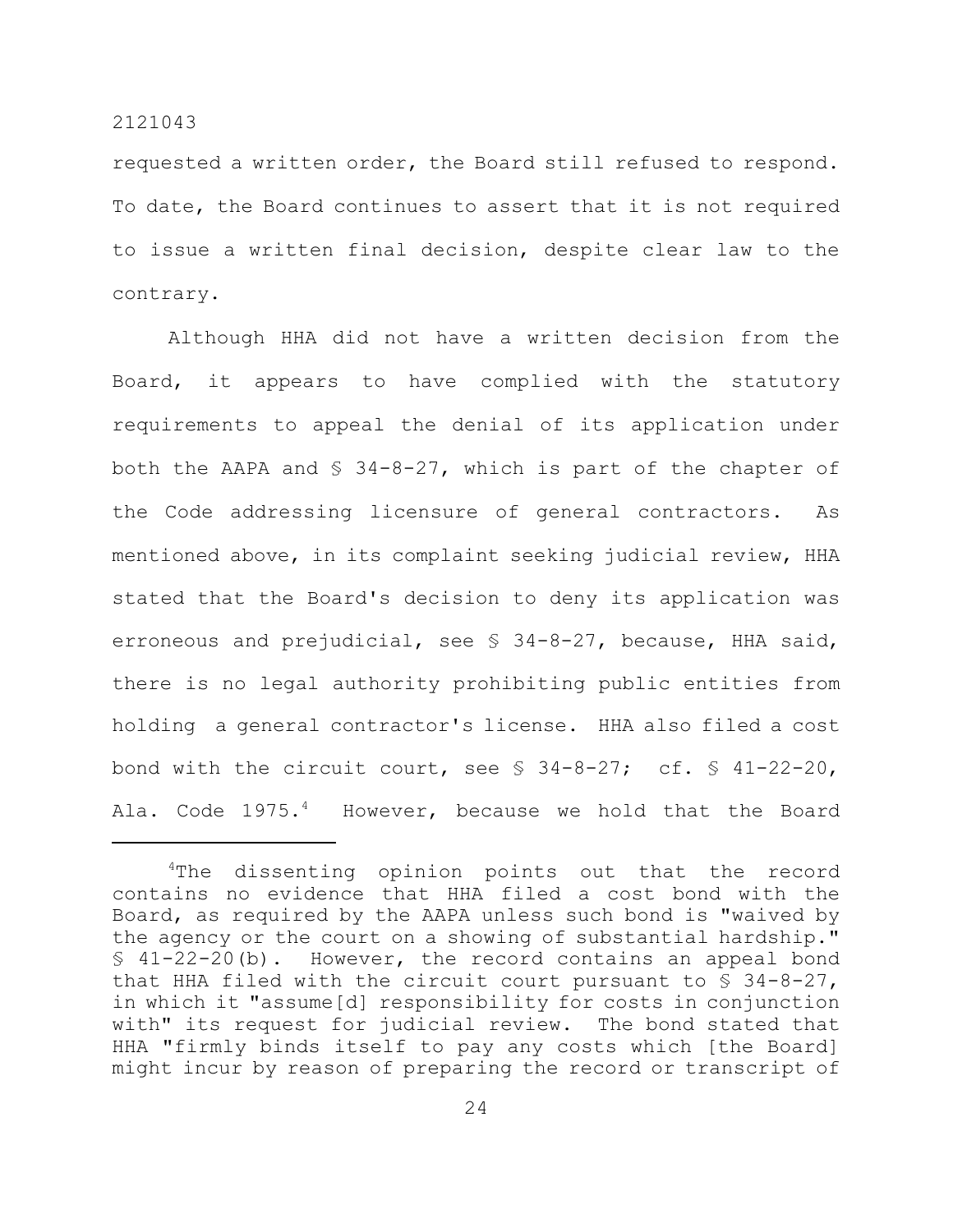failed to enter a written final order from which HHA could appeal, and, therefore, failed to start the time in which HHA had to appeal, we need not reach the issue of whether HHA failed to comply with the notice and filing requirements necessary for perfecting judicial review.

On rehearing, the Board also asserts that the circuit court can take no action other than to dismiss HHA's appeal; it cannot, the Board says, amend its judgment to require the Board to enter a written final decision. However, because the effect of the circuit court's judgment as it is currently written prohibits HHA from pursuing an appeal of the Board's decision, which it has the right to do, the judgment must be corrected. The Board cites no authority–-and our research has not revealed any authority--for the proposition that ordering the circuit court to make such a correction in a judgment is beyond the scope of this court's authority.

To be clear, this court holds that because there is no written final decision within the meaning of the AAPA in the present case, there is nothing for HHA to appeal from to

the proceedings under review or other costs properly attributable to HHA as a result of the above-captioned appeal to the Circuit Court of Montgomery."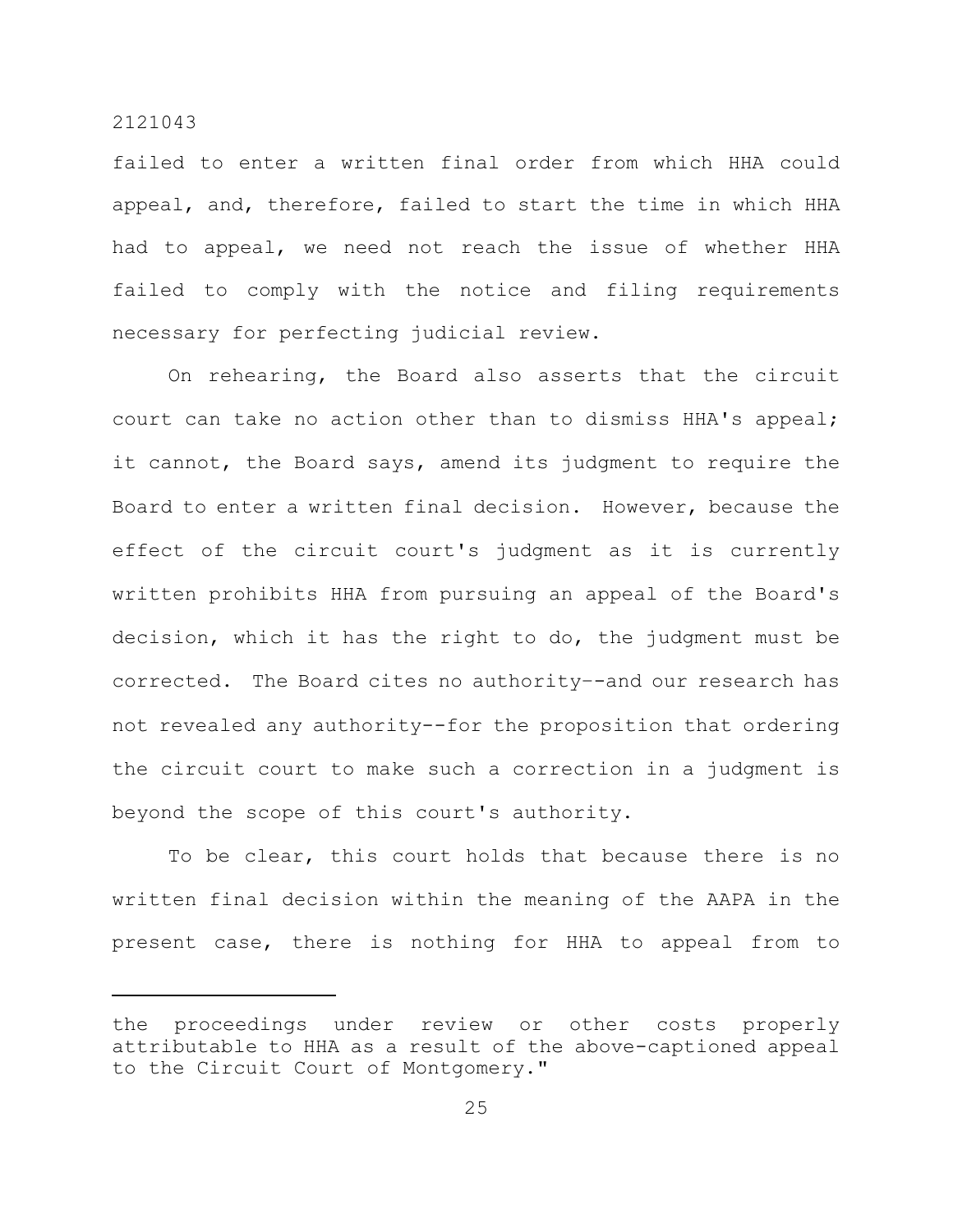invest the circuit court with subject-matter jurisdiction. See Alabama Dep't of Econ. & Cmty. Affairs v. Community Serv. Programs of West Alabama, Inc., supra.<sup>5</sup> Because the circuit court does not have and never had subject-matter jurisdiction over this action, we uphold the circuit court's dismissal of the action.

As indicated above, however, our review of the record convinces us that the circuit court's judgment, as written, incorrectly finds that the basis for dismissal is HHA's "failure to meet the statutorily mandated notice and filing requirements for judicial review set forth under Ala. Code 1975 § 34-8-27 and the [AAPA]." That conclusion improperly bars HHA from its legal right to pursue judicial review of the Board's denial of its application for a general contractor's license. Although this court agrees that the appeal is due to be dismissed, we have determined that the proper basis for the dismissal is the Board's failure to enter a written final decision, not HHA's failure to meet notice and filing

<sup>&</sup>lt;sup>5</sup>We note that  $\frac{1}{2}$  41-22-20(f), Ala. Code 1975, provides that "[u]nreasonable delay on the part of an agency in reaching a final decision shall be justification for any person whose rights, duties, or privileges are adversely affected by such delay to seek a court order compelling action by the agency."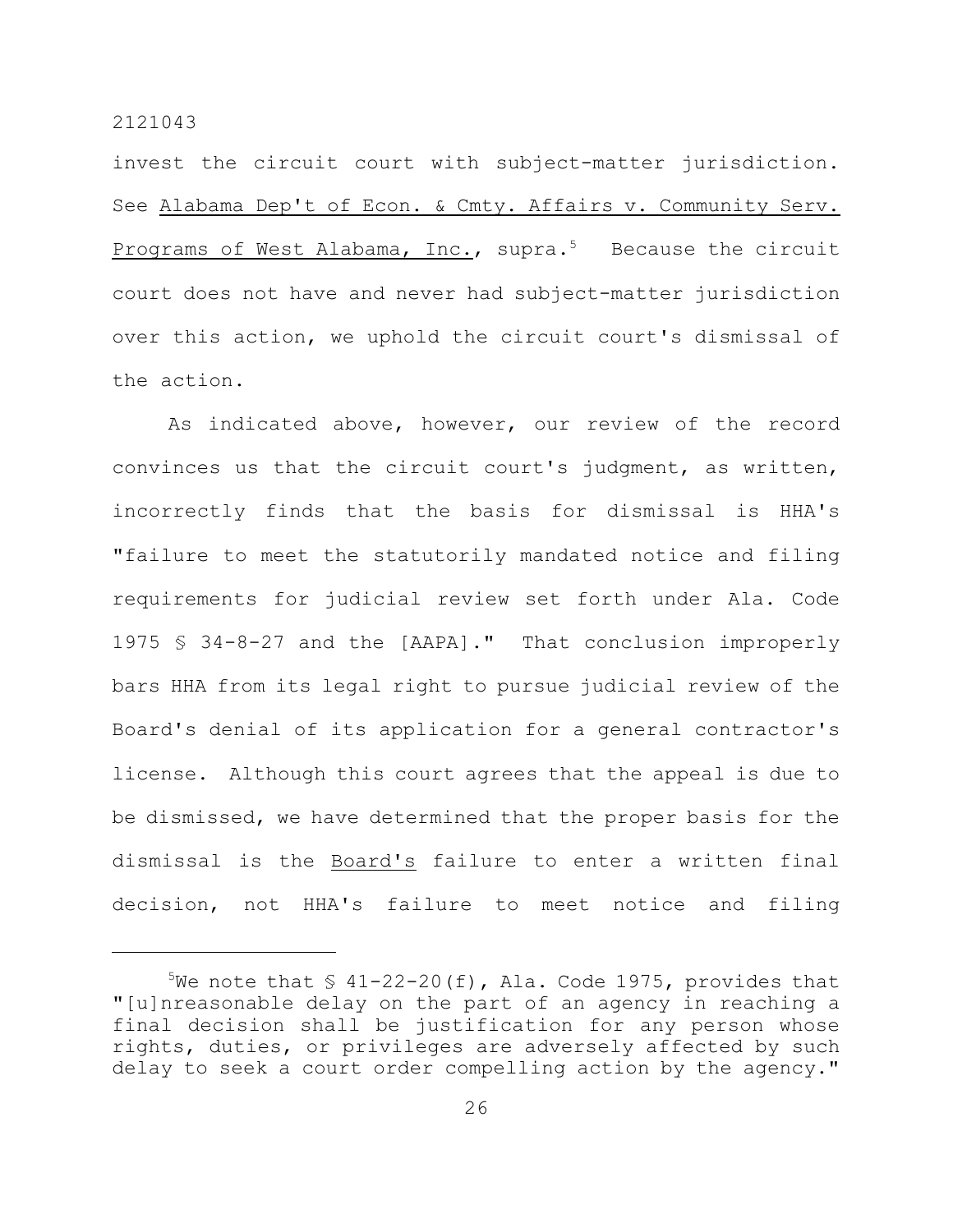requirements for judicial review. Once the Board complies with all of the requirements of  $$ 41-22-16$ , including issuing a written final decision containing findings of fact and conclusions of law, then and only then will the time in which HHA has to appeal the decision begin to run.

For the reasons set forth above, we instruct the circuit court to enter an amended order of dismissal, consistent with this opinion, so that a written final decision may be rendered by the Board.<sup>6</sup>

APPLICATION FOR REHEARING GRANTED; OPINION OF JUNE 6, 2014, WITHDRAWN; OPINION SUBSTITUTED; APPEAL DISMISSED WITH INSTRUCTIONS.

Pittman, Thomas, and Donaldson, JJ., concur.

Moore, J., concurs in part and dissents in part, with writing.

 $6$ In doing so, we decline to express an opinion regarding the relative substantive merits of the positions assumed by HHA and the Board during their dispute.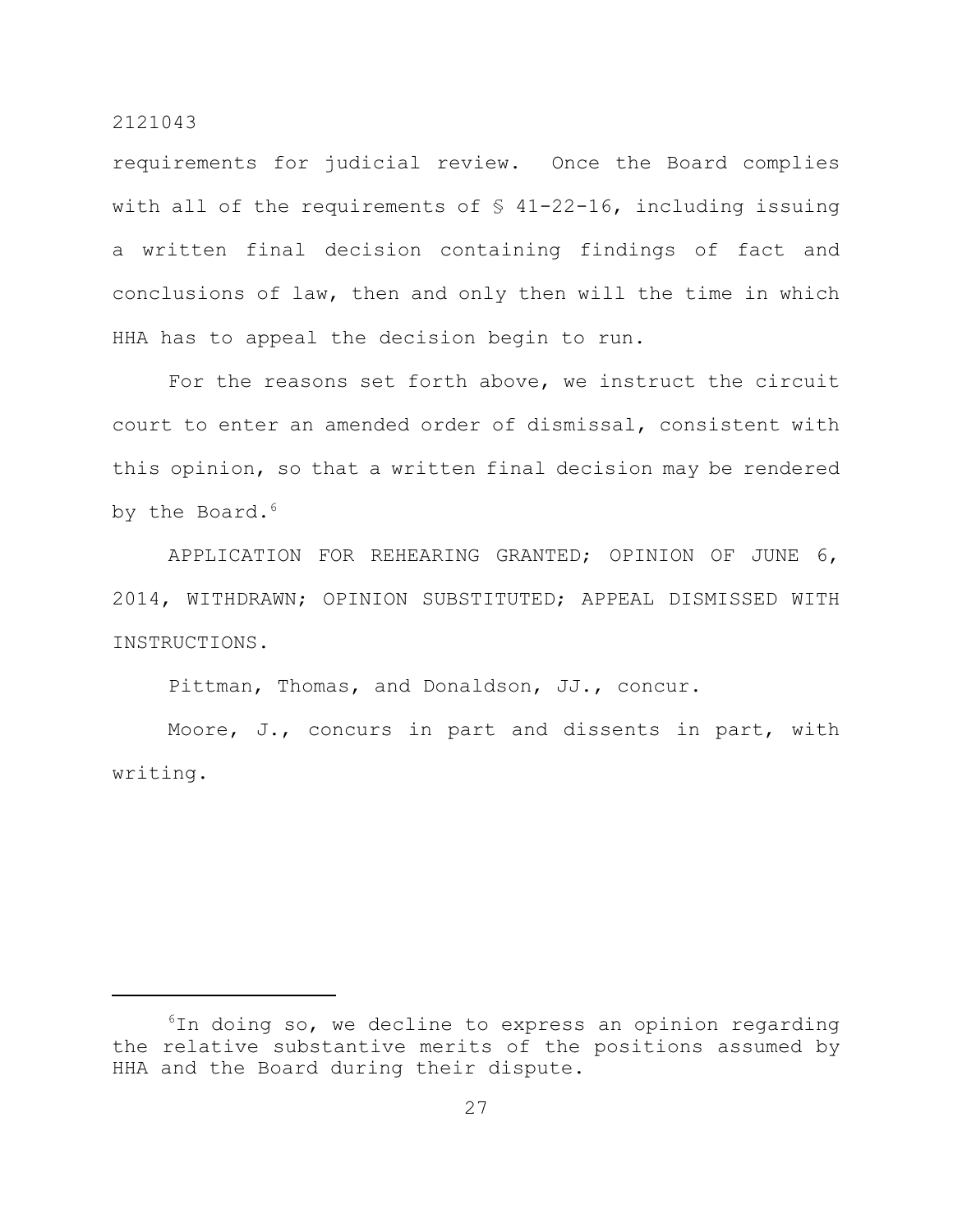MOORE, Judge, concurring in part and dissenting in part.

I concur to grant the application for rehearing filed by the State of Alabama Licensing Board for General Contractors ("the Board"); however, I dissent from the majority's decision to dismiss the appeal with instructions.

When the Huntsville Housing Authority ("the HHA") filed its appeal on April 3, 2013, the Board had not yet made a written determination denying the HHA's application for a general contractor's license and, thus, had not made a final decision in accordance with Ala. Code 1975, § 41-22-16, a part of the Alabama Administrative Procedure Act ("the AAPA"), Ala. Code 1975, § 41-22-1 et seq. Accordingly, I conclude that the Montgomery Circuit Court ("the trial court") lacked subjectmatter jurisdiction over the appeal at that time.

I am of the opinion, however, that, on July 11, 2013, the HHA's application, which was filed on July 11, 2012, was denied by operation of Ala. Admin. Code (Licensing Bd. for Gen. Contractors), Rule 230-X-1-.35(2). That rule provides, in pertinent part: "The candidate's application must be approved by the Board and passing scores on any required exams or required reference letters must be completed within a year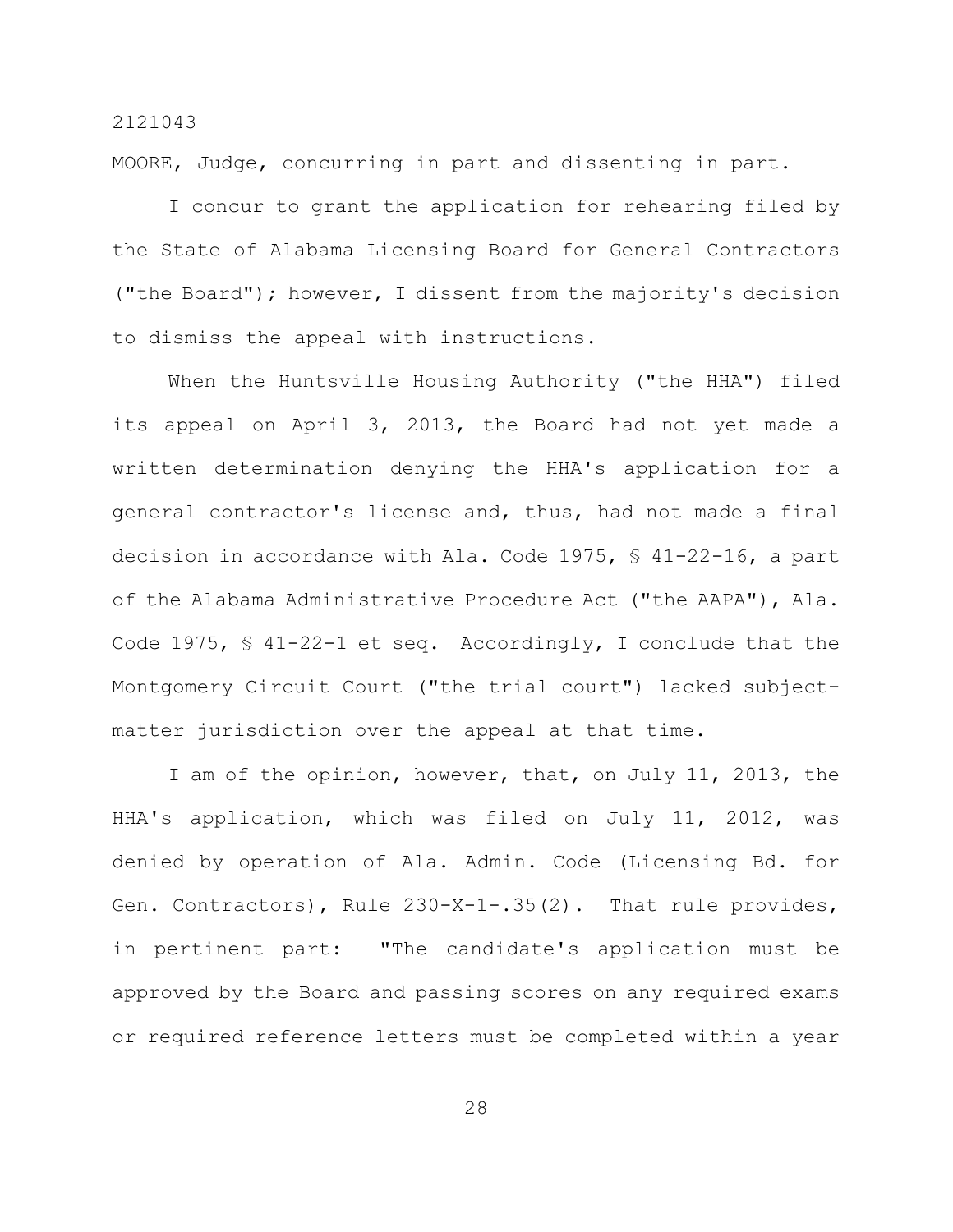from the original application date." The parties agree that the Board had not approved the HHA's application and that the HHA's representative had not completed the requisite testing to obtain the license within a year of the original application date. Hence, pursuant to Rule 230-X-1-.35(2), the application was deemed automatically denied.<sup>7</sup> The main opinion offers no other reasonable construction of that rule that gives full effect to all of its language.

In Noland Health Services, Inc. v. State Health Planning and Development Agency, 44 So. 3d 1074 (Ala. 2010), the supreme court held that Ala. Code 1975, § 41-22-16(a), does

 $A$ dditionally, Rule 230-X-1-.33, Ala. Admin. Code (Licensing Bd. for Gen. Contractors), provides, in pertinent part:

<sup>&</sup>quot;Any application pending for a year or more without being completed will be considered noncompliant. An applicant whose application is noncompliant will be so notified by the Board. When an application becomes noncompliant, the applicant must complete a new application and submit the same together with another application fee in order to be considered for licensure by the Board."

That provision reinforces Rule 230-X-1-.35 by declaring that any application that remains pending for more than a year is automatically noncompliant and by requiring the applicant to submit a new application in order to be considered for licensure.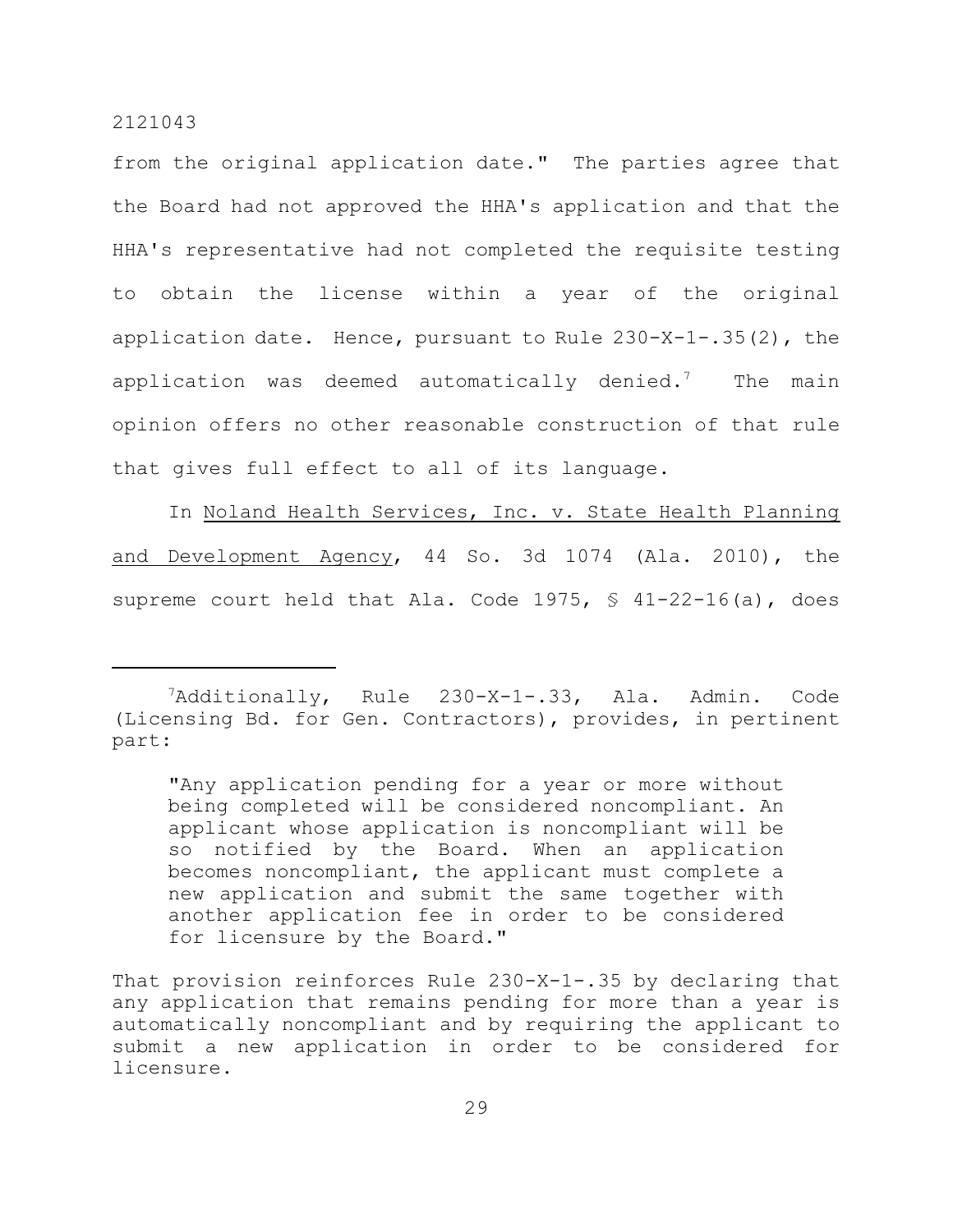not apply when a state agency denies an application by operation of law. Rather, it decided, once an application is denied by operation of law, that denial becomes ripe for judicial review despite the absence of a written determination.

In Noland Health Services, an application for a certificate of need ("CON") was denied by operation of a statute, Ala. Code 1975, § 22-21-275(3), which provides, in pertinent part: "All reviews [of CON applications] must be completed prior to the termination of the review period. If the state agency does not make a decision within the period of time specified for state agency review, the proposal shall be deemed to have been found not to be needed." In this case, the application for a general contractor's license was denied by operation of an administrative rule, not a statute. However, rules adopted by an administrative agency in order to accomplish its statutory duties "are regarded as having the force of law and, therefore, become a part of the statutes authorizing them." Hand v. State Dep't of Human Res., 548 So. 2d 171, 173 (Ala. Civ. App. 1988). Pursuant to the statutory authority of Ala. Code 1975, §§ 34-8-2 and 34-8-3, the Board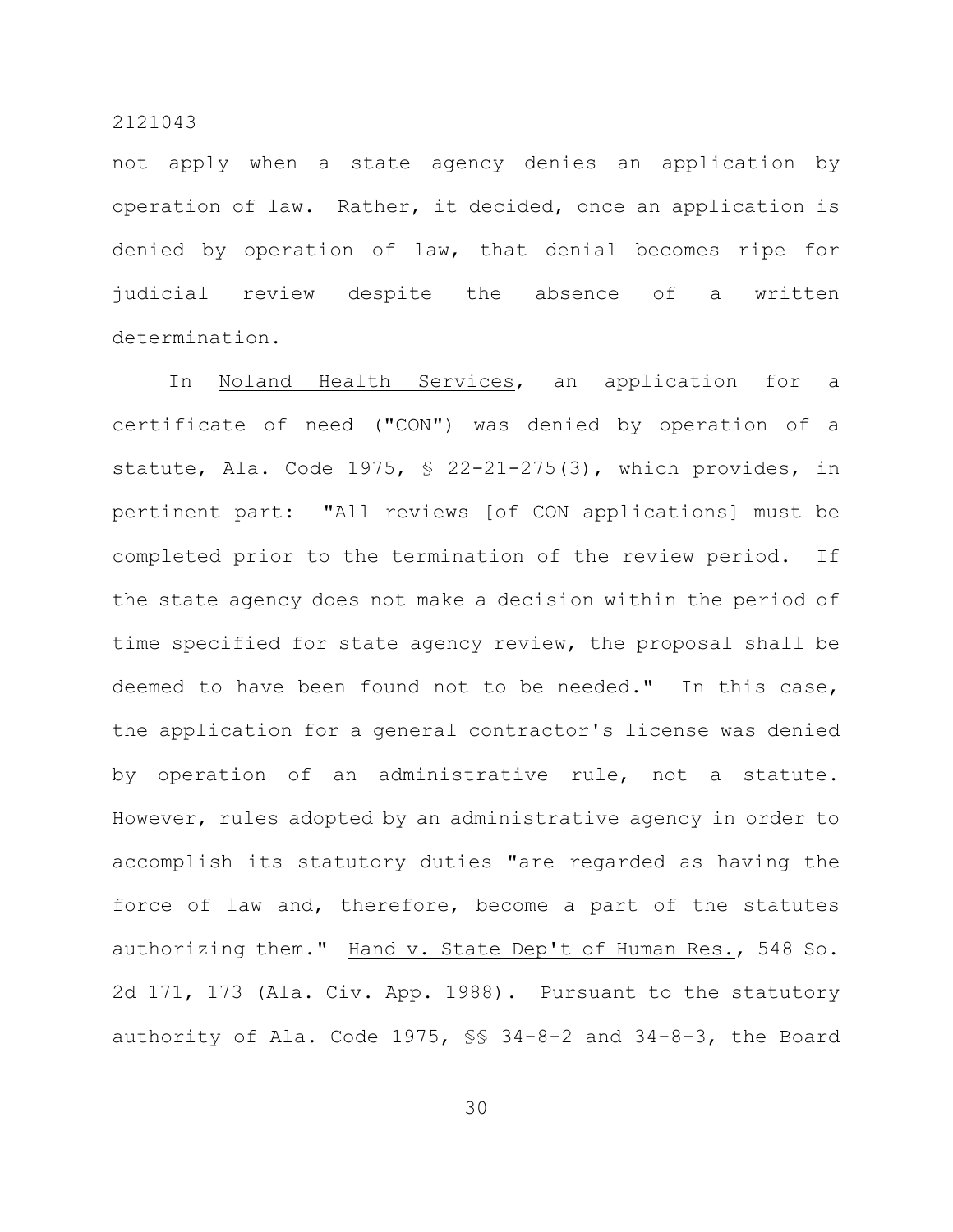promulgated Rule 230-X-1-.35 to regulate testing and licensing of general contractors. That rule has the comparable effect of the statute at issue in Noland Health Services.

In Noland Health Services, the application was denied by operation of law because the State Health Planning and Development Agency's Certificate of Need Review Board ("CONRB") failed to make a decision on the application within the time specified in  $\frac{1}{2}$  22-21-275(3). The reason the CONRB failed to make a decision in that case was because the CONRB failed to achieve a quorum during the review period at issue and was, thus, unable to act. 44 So. 3d at 1076. The supreme court did not base its decision solely on the lack of a quorum; it also specifically held that § 41-22-16(a) did not apply because of the inability of the CONRB to act once the application was denied by operation of law. 44 So. 3d at 1079 ("Moreover, not only did the CONRB not have the power to act without a quorum, [the State Health Planning and Development Agency] lost jurisdiction to take any action on the applications after the applications were denied by operation of law; thus, it no longer had the power to issue a final written order."). From the entirety of the opinion, it is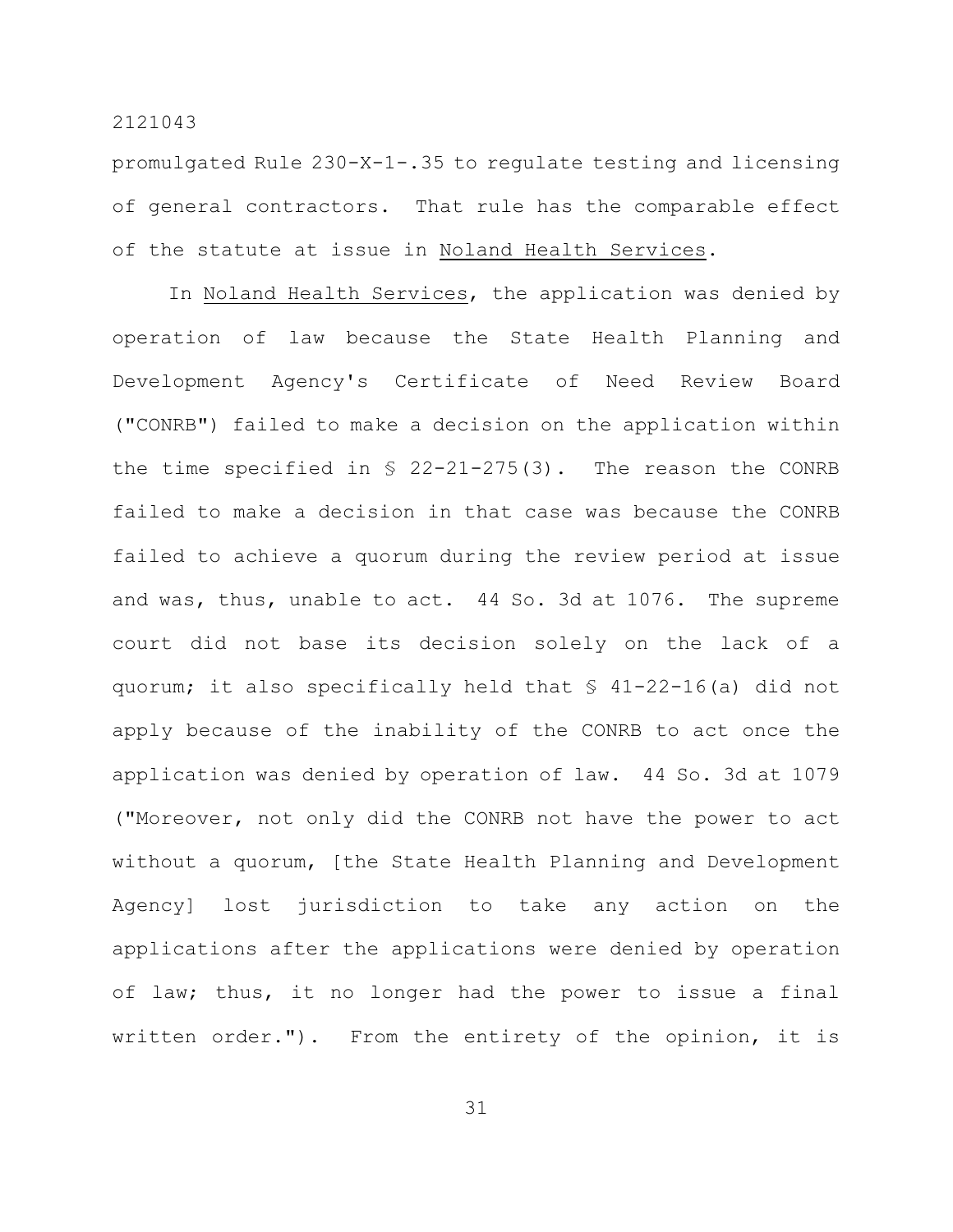obvious that our supreme court would have reached the same conclusion if the CONRB had achieved a quorum but had failed to act on the application within the 90-day period set out in § 22-21-275(3). See 44 So. 3d at 1079 ("[T]he CON applications were denied by operation of law when [the CONRB] failed to make a decision within the applicable period for review. At that point, the decision was final and thus ripe for judicial review."). Thus, Noland Health Services stands for the broader proposition that any time an application to a state agency is denied by operation of law, for whatever reason, that denial is a final decision that will support judicial review even in the absence of the written determination ordinarily required by § 41-22-16(a). The supreme court's holding in Noland Health Services is not confined solely to CON cases applying § 22-21-275(3).

Based on the supreme court's holding in Noland Health Services, I conclude that the Board effectively denied the HHA's application on July 11, 2013, and, thus, that the HHA's right to appeal ripened on that date. The question thus becomes whether the trial court acquired subject-matter jurisdiction at that time over the HHA's appeal.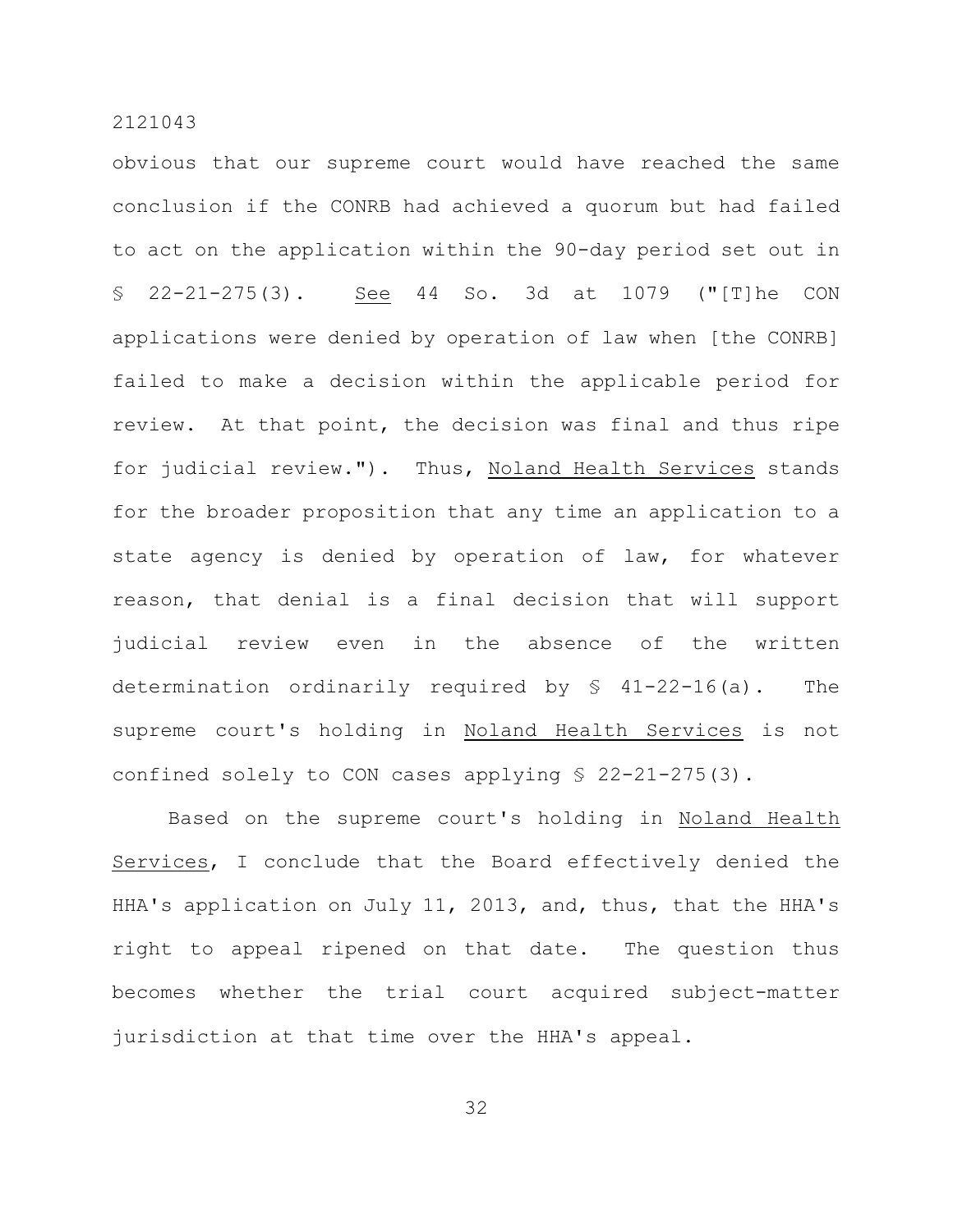According to Rule 4(a)(4), Ala. R. App. P., "[a] notice of appeal filed after the announcement of a decision or order but before the entry of the judgment or order shall be treated as filed after the entry and on the day thereof." However, that rule, like all the other rules of appellate procedure, applies only in appeals to the Alabama Supreme Court, to this court, or to the Court of Criminal Appeals. See Rule 1, Ala. R. App. P. Appeals from state agencies are governed by the procedural rules set out in the AAPA, most specifically Ala. Code 1975, § 41-22-20. Nothing in the AAPA specifically addresses the effect of the premature filing of a notice of appeal.

In Kim v. Comptroller of Treasury, 350 Md. 527, 714 A.2d 176 (Md. Ct. App. 1998), the Maryland Court of Appeals considered that exact issue under Maryland's administrativeprocedure law. A tax court orally ruled against a taxpayer in a contested case concerning liability for sales and use taxes. As in Alabama, Maryland's law requires a final decision of a state agency to be in writing, but the taxpayer filed a petition for judicial review before the tax court had entered any written ruling. The reviewing court dismissed the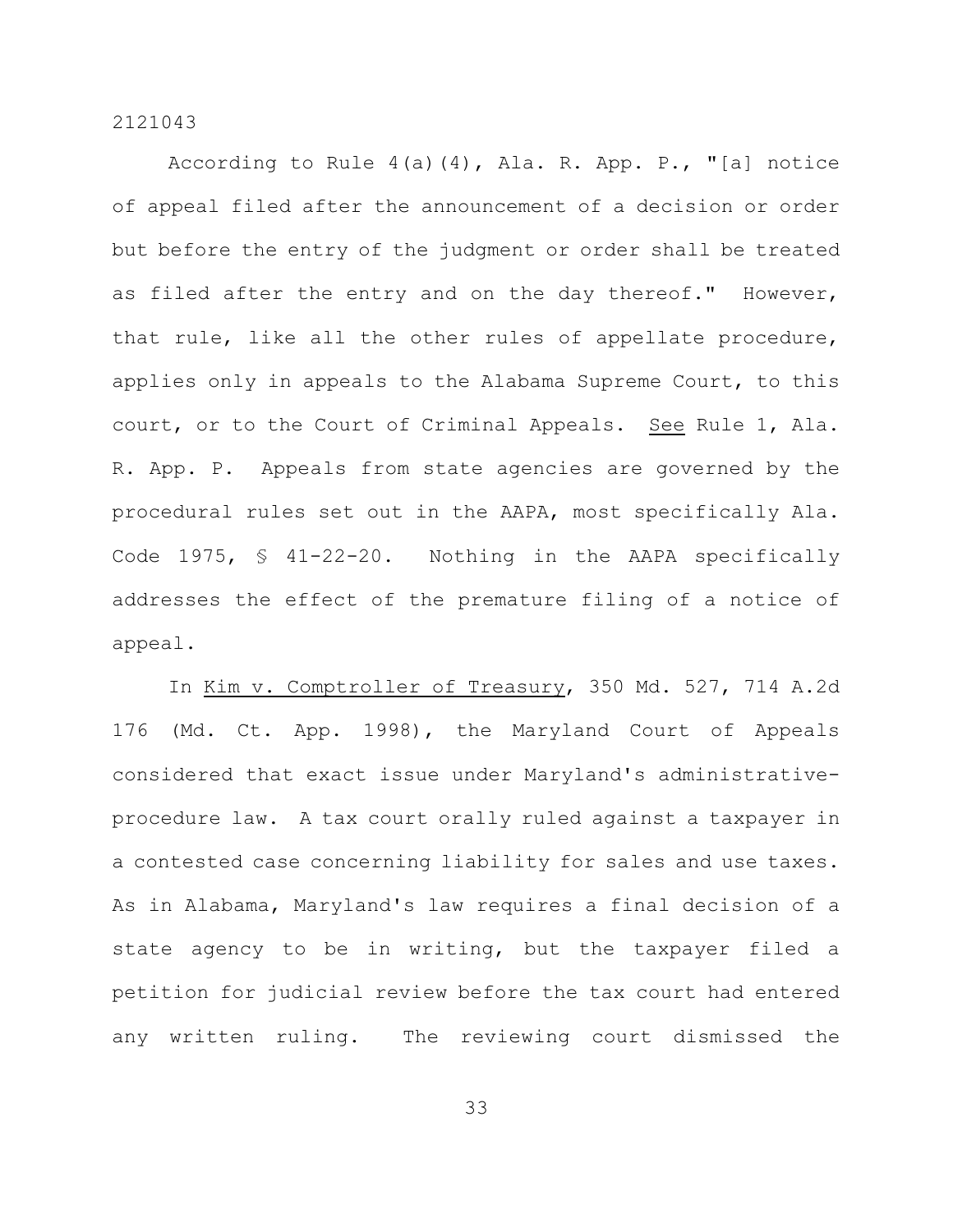petition as premature. 350 Md. at 532, 714 A.2d at 178. The Maryland Court of Appeals, however, held that, so long as the ground for prematurity no longer exists, a reviewing court may proceed to the merits of the case. 350 Md. at 537, 714 A.2d at 180.

The Kim decision rested partially on the theory that the time for filing a petition for judicial review is not jurisdictional under Maryland law. Alabama law differs in that regard. See Ex parte Alabama State Pers. Bd., 86 So. 3d 993 (Ala. Civ. App. 2011) (periods provided in the AAPA for filing a petition for judicial review are jurisdictional in nature). Nevertheless, this case does not involve the tardy filing of a petition for judicial review, which would have deprived the trial court of subject-matter jurisdiction under numerous Alabama cases; instead, it involves the premature filing of a petition for judicial review, which prematurity was resolved before the trial court acted on the motion to dismiss filed by the Board and the other defendants. In those circumstances, nothing in the cases construing the AAPA would prevent a circuit court from acquiring subject-matter jurisdiction to rule on a petition for judicial review. See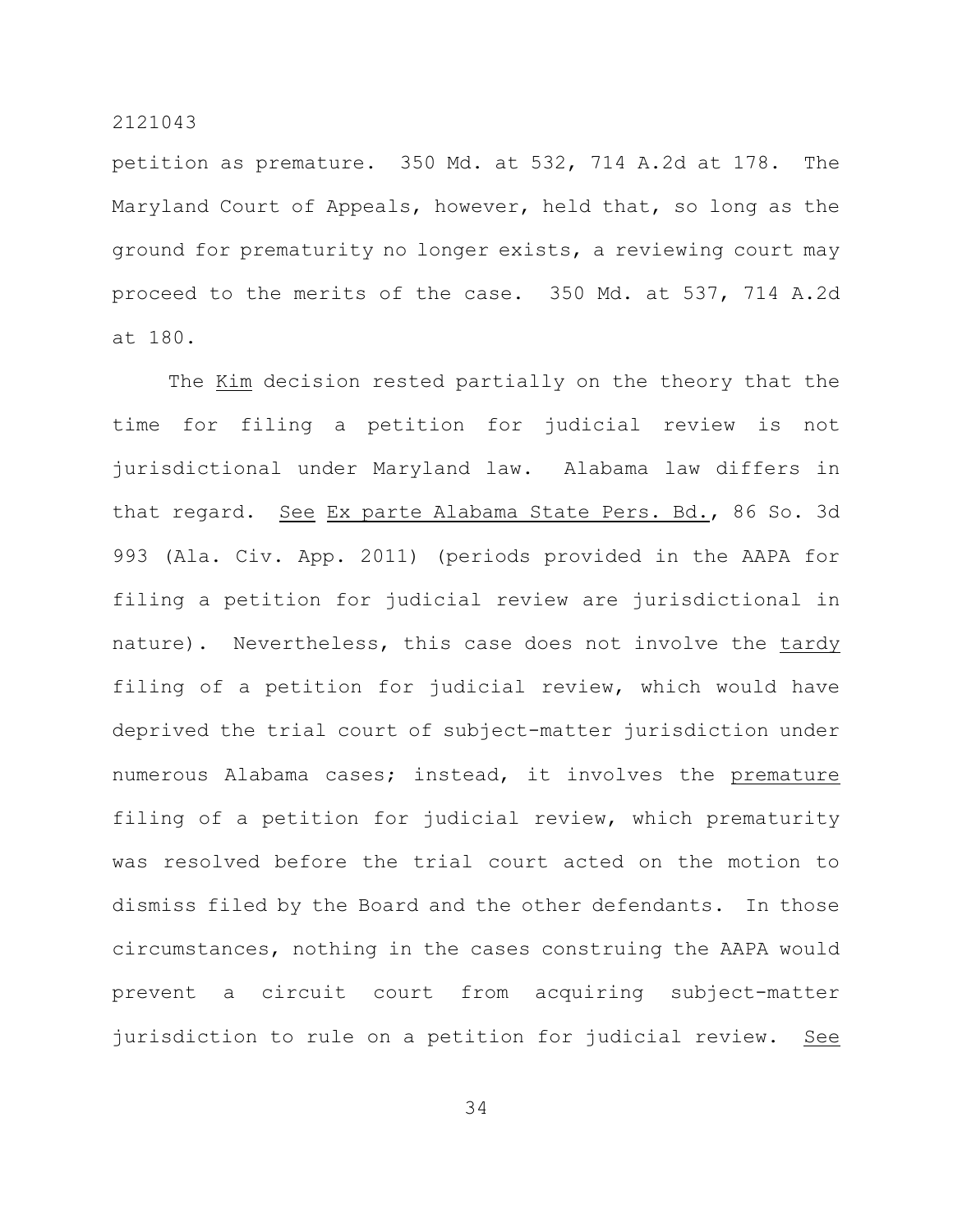Ala. Code  $1975$ ,  $\frac{1}{22}$   $-2$  (b) (7) (declaring that one of the overriding purposes of the AAPA is "[t]o simplify the process of judicial review of agency action as well as increase its ease and availability").

That said, in order to perfect its appeal, the HHA still had to comply with the procedural requirements for perfecting an appeal. Alabama Code 1975, § 34-8-27, requires a party appealing from the denial of an application for a general contractor's license to file an appeal in the Montgomery Circuit Court "by filing a bond with the clerk of the court, conditioned to pay all costs of the appeal." Section 34-8-27 further requires that an appellant serve the Board with notice of the appeal after filing the same with the circuit court. Section 41-22-20(b) provides, in pertinent part, that "[a]ll proceedings for review may be instituted by filing of notice of appeal or review and a cost bond with the agency to cover the reasonable costs of preparing the transcript of the proceeding under review, unless waived by the agency or the court on a showing of substantial hardship." The notice and filing provisions of the AAPA apply to the extent they are inconsistent with § 34-8-27. See Ala. Code 1975, § 41-22-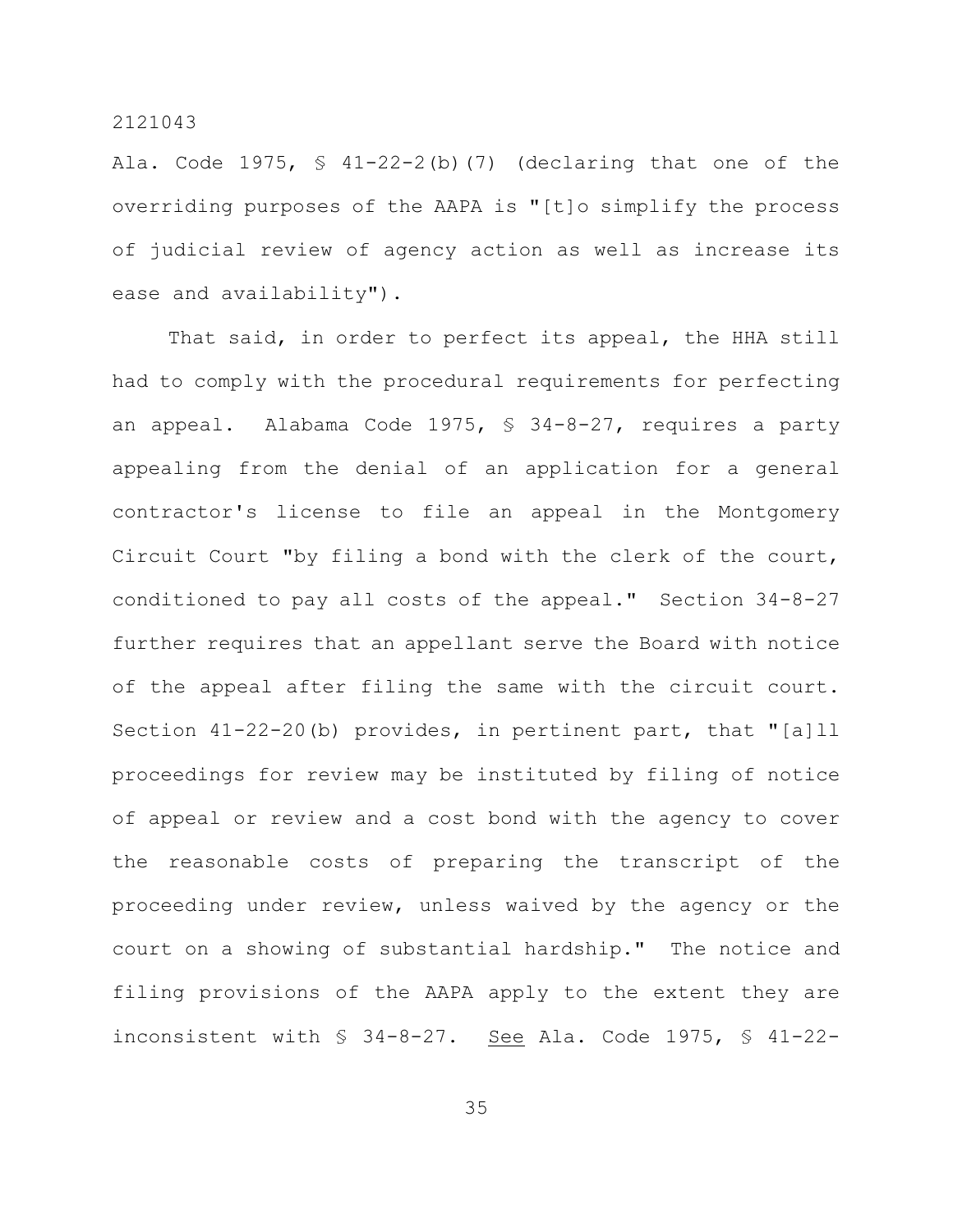25(a) (providing that provisions of the AAPA generally take precedence over other laws governing administrative procedure).

In this case, the trial court specifically found that the HHA had not met the "notice and filing requirements for judicial review set forth under [§ 34-8-27] and [the AAPA]." On appeal, the HHA argues that it had to comply with the requirements of only § 34-8-27 and that it fully complied with those requirements by filing a petition for judicial review in the trial court, by filing a bond with the clerk of the trial court, and by subsequently serving the petition for judicial review on the Board. However, the HHA also had to comply with the AAPA, which requires service of a notice of appeal on the agency before the filing of a petition for judicial review. See Ala. Code 1975, § 41-22-20(d) ("The petition for judicial review in the circuit court shall be filed within 30 days after the filing of the notice of appeal or review."). Nothing in the record indicates that the HHA ever served the Board with a notice of appeal. The record indicates that the HHA served the Board with a copy of its petition for judicial review, but service of a copy of that petition is a separate